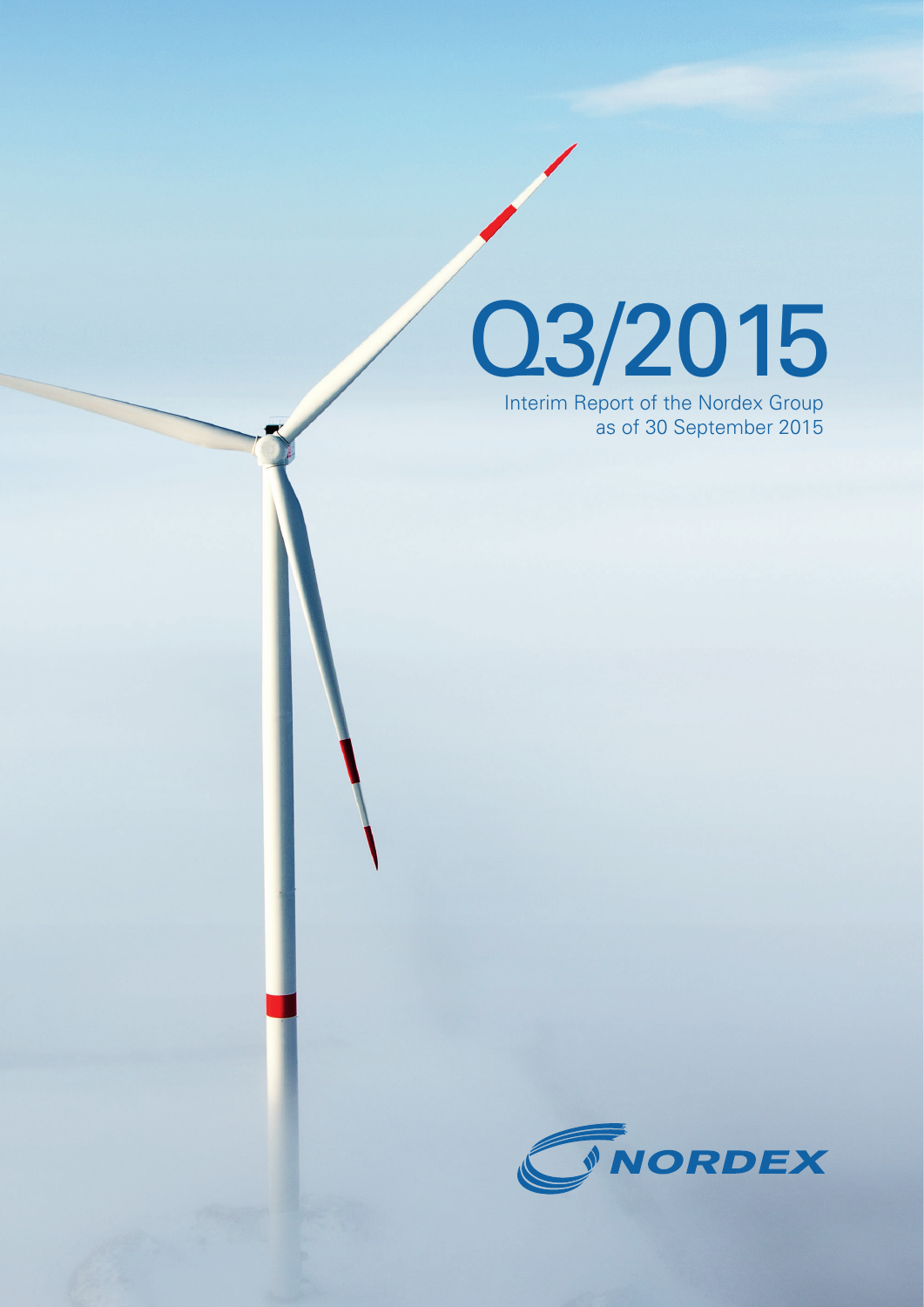

## **Contents**

- Key figures
- Letter to the shareholders
- The stock

## **Interim Group management report as of 30 September 2015**

- Economic conditions
- Business performance
- Results of operations and earnings
- Financial condition and net assets
- Capital spending
- Research and development
- Employees
- Risks and opportunities
- Outlook
- Events after the conclusion of the period under review

## **Interim consolidated financial statements as of 30 September 2015**

- Consolidated balance sheet
- Consolidated income statement
- Consolidated statement of comprehensive income
- Consolidated cash flow statement
- Consolidated statement of changes in equity
- Notes on the interim consolidated financial statement (IFRS)
- 20 Statement of changes in property, plant and equipment and intangible assets
- 23 Report on material transactions with related parties
- Group segment report
- 25 Shares held by members of the Supervisory Board and the Management Board
- Financial calendar/statutory disclosures/disclaimer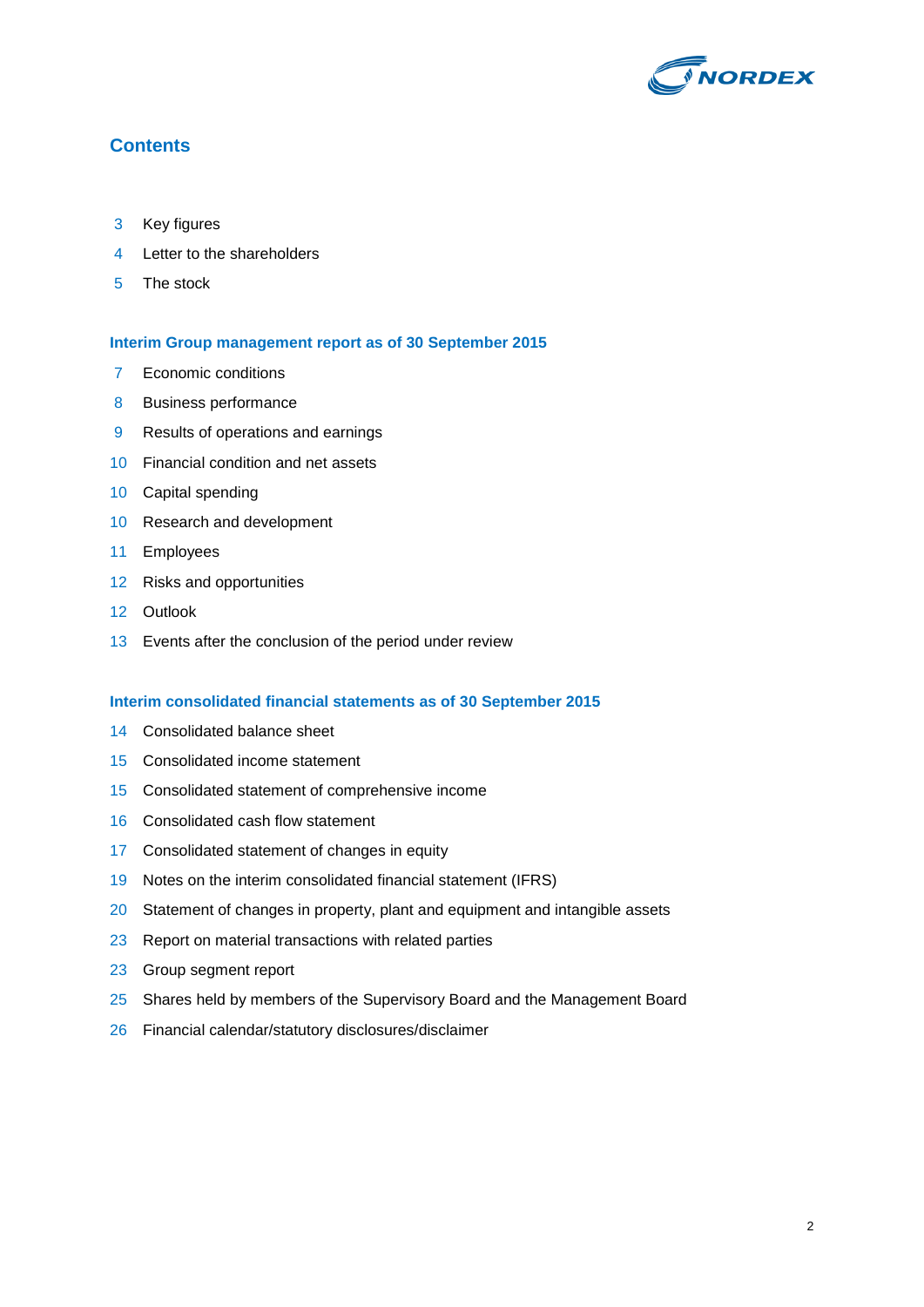

## **Key figures**

| <b>Earnings</b>         |             | $01.01 -$  | $01.01 -$  |
|-------------------------|-------------|------------|------------|
|                         |             | 30.09.2015 | 30.09.2014 |
| <b>Sales</b>            | EUR million | 1,786.1    | 1,266.6    |
| Total revenues          | EUR million | 1,769.9    | 1,288.6    |
| <b>EBITDA</b>           | EUR million | 138.1      | 89,7       |
| <b>EBIT</b>             | EUR million | 97.6       | 59.9       |
| Free cash flow          | EUR million | 18.5       | 119.8      |
| Capital spending        | EUR million | 50.9       | 47.8       |
| Consolidated net profit | EUR million | 45.4       | 28.0       |
| Earnings per share*     | <b>EUR</b>  | 0.56       | 0.35       |
| EBIT margin             | %           | 5.5        | 4.7        |

| <b>Balance sheet</b>        | 30.09.2015 | 31.12.2014 |
|-----------------------------|------------|------------|
|                             |            |            |
| EUR million<br>Total assets | 1.478.9    | 1,239.9    |
| Equity<br>EUR million       | 448.6      | 396.0      |
| %<br>Equity ratio           | 30.3       | 31.9       |
| %<br>Working capital ratio  | 1.0        | $-2.3$     |

| <b>Employees</b>        |              | $01.01 -$  | $01.01 -$  |
|-------------------------|--------------|------------|------------|
|                         |              | 30.09.2015 | 30.09.2014 |
| <b>Employees</b>        | Ø            | 3,050      | 2,735      |
| Personnel expenses      | EUR million  | 143.4      | 124.0      |
| Sales per employee      | EUR thousand | 585.6      | 463.1      |
| Personnel expense ratio | %            | 8.1        | 9.6        |

| <b>Company performance indicators</b> |             | $01.01 -$  | $01.01 -$  |
|---------------------------------------|-------------|------------|------------|
|                                       |             | 30.09.2015 | 30.09.2014 |
| Order intake                          | EUR million | 1.964.0    | 1,253.2    |
| Installed capacity                    | <b>MW</b>   | 1.157.9    | 1.067.8    |
| Share of exports                      | %           | 70.6       | 69.2       |

\*\*Undiluted on the basis of a weighted average of 80.882 million shares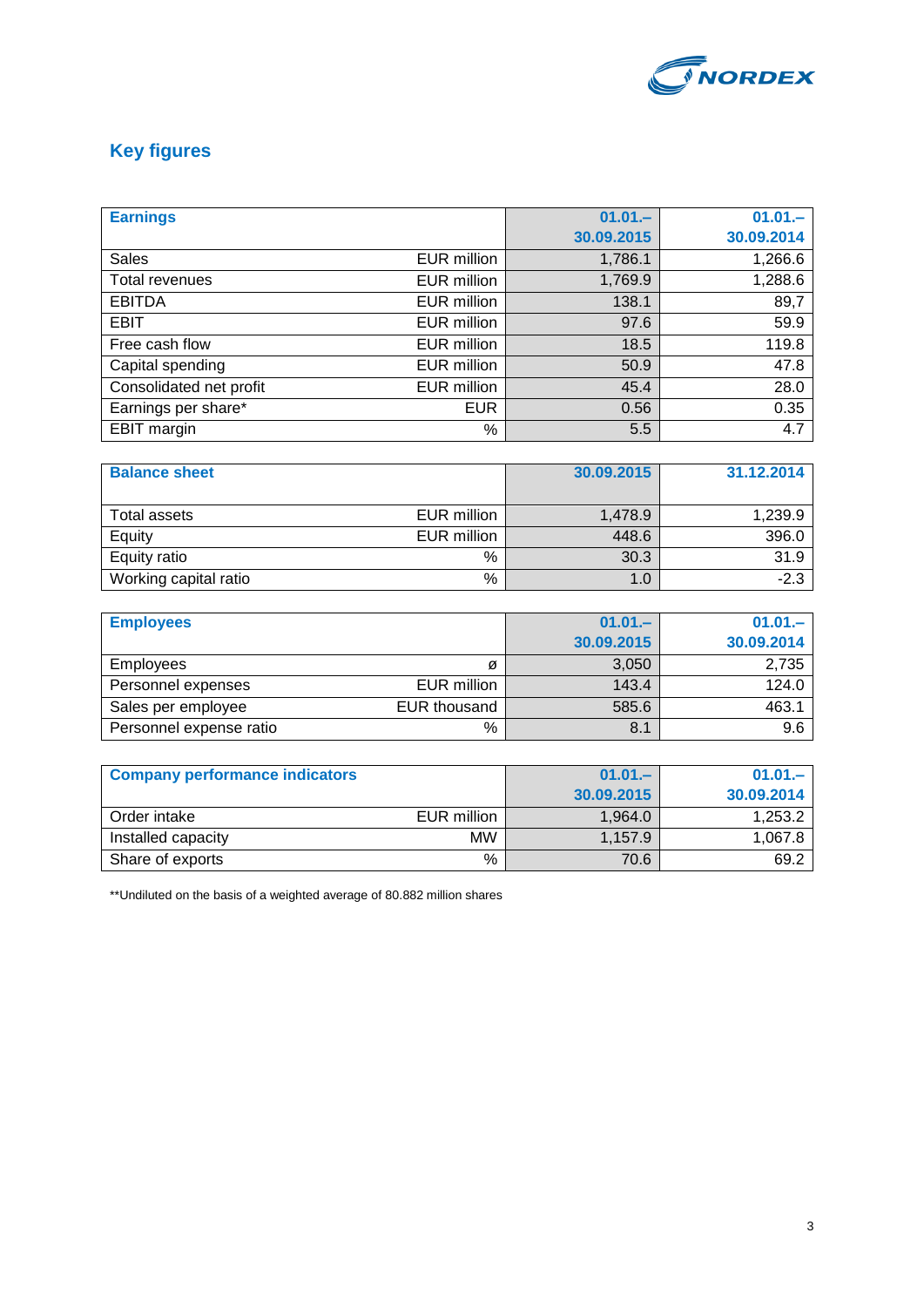

# Dew Shortholders and Brisiness partners,

In the last few months, we have achieved a decisive breakthrough in the long-term expansion of our business – the strategic cooperation with the Acciona Group. Together with Acciona, we are establishing a strong partnership which is well positioned to tackle the challenges of the future.

At the beginning of October 2015, we entered into an agreement with Acciona under which we will acquire its turbine business, i.e. the development and production of wind power systems by Acciona Windpower (AWP). At the same time, the Acciona Group will become a new principal shareholder in Nordex. And this is of crucial importance for us. Acciona has adopted a long-term approach and knows our market very well. As a developer and operator of wind farms, its subsidiary Acciona Energia is one of the largest players in our industry.

The core argument in favour of acquiring AWP is the very largely complementary positioning of Nordex and AWP in terms of markets, products, projects and customers. Moving forward, we will be able to enter even more markets more effectively and eliminate the effects of possible fluctuation in regional demand. This particularly concerns the dynamically growing emerging markets, in which AWP holds a strong position – not least of all due to a turbine design which is particularly suited to the requirements of these markets.

This means that we are an almost perfect fit for each other and do not expect any material reorganisation expenses to arise from this business combination. This also forms an important basis for the success of our companies' planned transformation into a new global player. We expect to receive the pending antitrust clearance in the first quarter of 2016. Until then, we will be continuing to operate as two separate companies.

Nordex's business continued to expand in the third quarter of 2015 and we grew more quickly again than in the first half of the year. On this basis, we currently expect full-year sales to rise to EUR 2.4 billion. Looking forward over the next few years, we are also optimistic. Although regulatory challenges will arise in some parts of our core European region, we will be able to fully address them from our own resources and also through our partnership with Acciona.

We continue to pursue our strategic initiatives to grow revenues and achieve a further improvement in earnings. I refer to the development of new turbines and technical solutions, for instance, which will generate green electricity at even lower cost. A good example of this is the Nordex N131/3300, which was unveiled in the summer. This new version from the Delta series boasts an increase of almost 10% in energy yield.

We will present further details of our plans in connection with the partnership with Acciona and our medium-term goals for the Nordex Group at our Capital Markets Day on 12 November 2015.

Yours sincerely,

Lars Bondo Krogsgaard Chief Executive Officer Nordex SE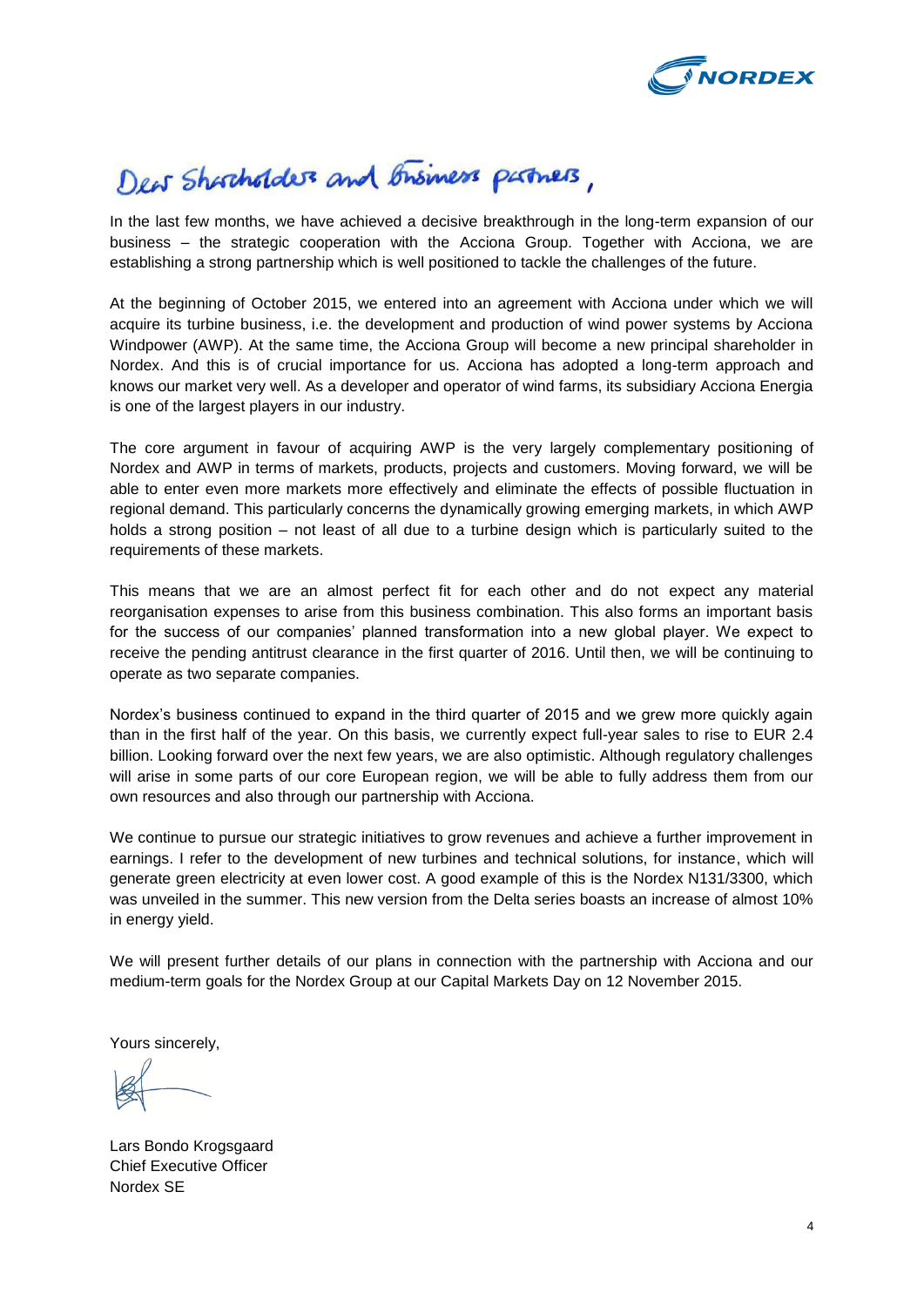

## **The stock**

In the first nine months of 2015, the main international equity indices exhibited volatile performance. After posting gains in the first half of the year - reflected in a new all-time high in May for the DAX 30, for example - they retreated again sharply from the summer. As a result, they were mostly at or slightly below the levels at which they had entered the year by the end of September. This change of sentiment was primarily triggered by doubt over the outlook for the Chinese economy. In addition to the sharp economic slowdown in China and fears of more muted growth in other emerging markets such as Brazil, nervousness ahead of a potential US Fed rate hike also exerted pressure on equities. The US blue-chip Dow Jones index closed just under 9% down on the end of 2014 on 30 September 2015, with the EURO STOXX 50 ceding more than 1% in the same period. The main German equities index DAX 30 closed the period at 9,660 points, also down 1% on the end of last year.

The technology stock index TecDAX, in which Nordex is also included, was affected only briefly by these developments and, after a correction in August, was able to recoup a large part of its losses by the end of the third quarter. At 1,748 points on 30 September 2015, it was up more than 27% on 30 December 2014. The RENIXX, a global index tracking shares in companies engaged in renewable energies closed at 430 points, thus advancing by 15% over the end of 2014.

With a gain of 63%, Nordex SE was one of the top performers in the TecDAX, closing at EUR 24.43 on 30 September 2015. It reached a high for the period from January to September 2015 of EUR 27.58 on 10 August and a low of EUR 15.09 on 15 January. Average daily trading volume on the XETRA electronic trading platform amounted to around 915,234 shares, a decline of 28.5% over the same period of the previous year (1.28 million shares).

Nordex attended several international capital market conferences during the period under review. In addition, the Management Board and the IR team utilised various opportunities for direct contact with institutional and private investors.

As of the end of October 2015, Nordex SE's business performance is covered and regularly analysed by 17 national and international research companies. This coverage offers investors a high degree of transparency and diverse views on the future outlook for Nordex SE. This year, five research companies – Kepler Cheuvreux, Bankhaus Metzler, Oddo Seydler Bank, Société Générale and, most recently in October, Citigroup – have added Nordex to their respective coverage universes, publishing initiation of coverage reports. All five institutions have given Nordex stock a buy rating.

Information on Nordex stock as well as news, reports and presentations on the Company are regularly available from the Investor Relations section of the Nordex Group's website at www.nordexonline.com/en/investorrelations. In addition, it is possible to subscribe to the e-mail newsletter service to keep abreast of all main developments at Nordex with minimum delay.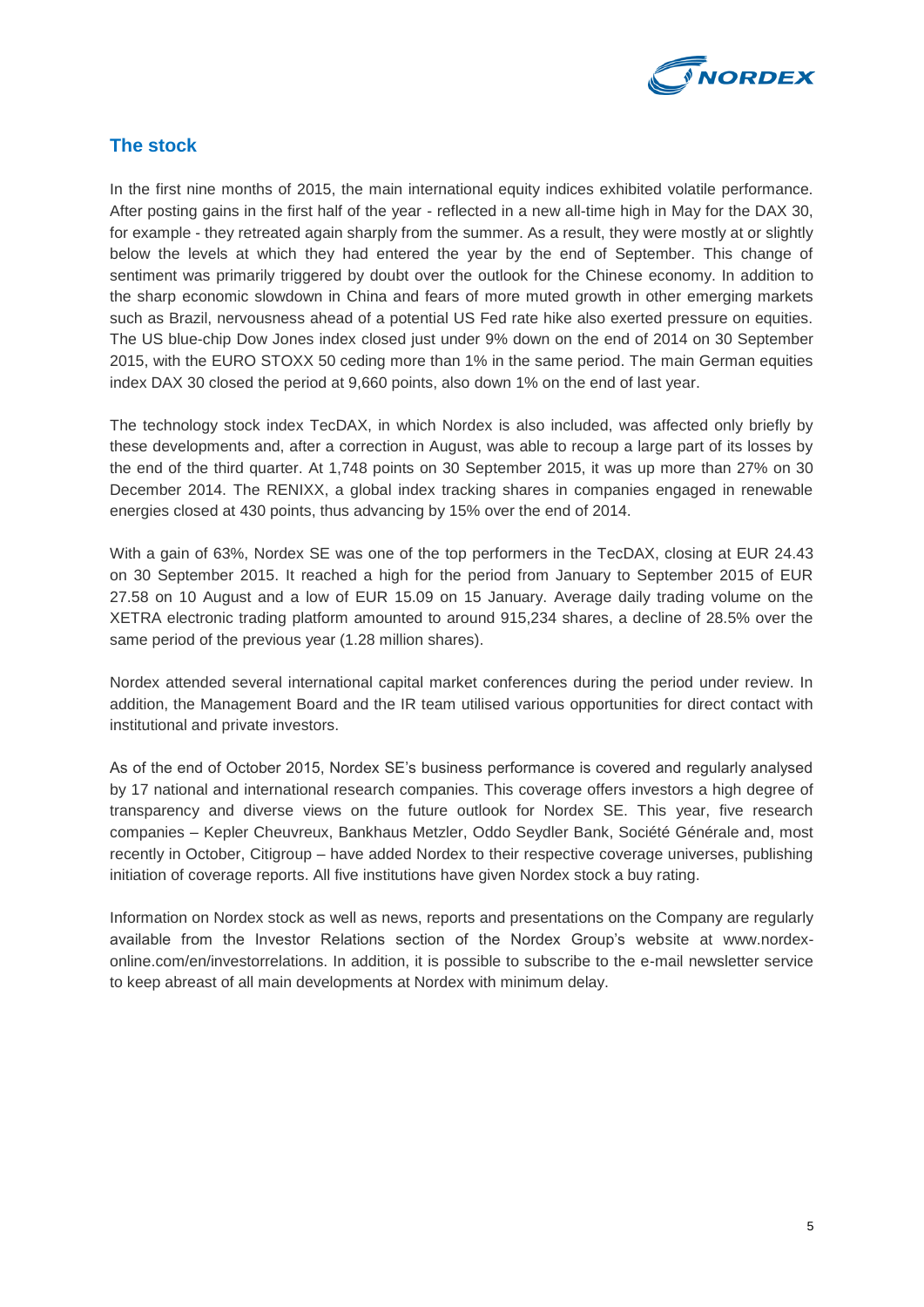



## **Performance of Nordex stock from 1 January 2015 until 30 September 2015** (indexed, 30 December 2014 = 100)

Source: Deutsche Börse; IWR (Internationales Wirtschaftsforum Regenerative Energien)

## **Shareholder structure as of 30 September 2015**

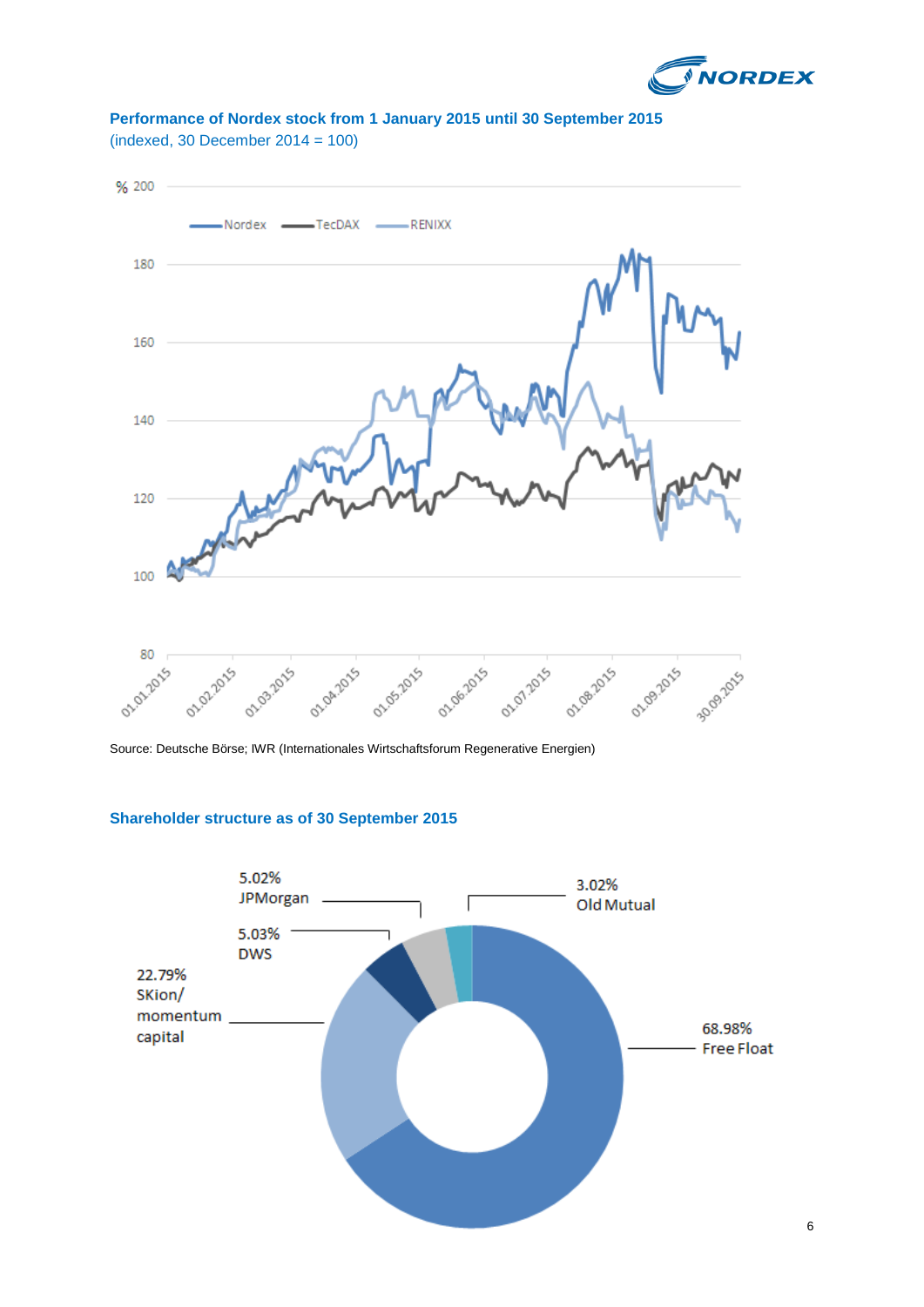

## **Interim Group management report as of 30 September 2015**

## **Economic conditions**

Following its April 2015 report, the International Monetary Fund downgraded its forecast for growth in the global economy in 2015 in two steps. It revised its global growth forecast for 2015 from 3.5% to 3.3% in July and then to 3.1% at the end of September in its October update of the World Economic Outlook. This reflected the weaker-than-expected performance of the industrialised nations as well as a further slowdown in activity in the emerging markets. Against a backdrop of low commodity prices, the ailing currencies of the emerging markets and increased volatility in the financial markets, the IMF sees a greater risk of a further decline in global economy growth. However, it is more optimistic in its outlook for the coming year, although it also scaled back its forecast for global production growth in 2016 from 3.8% to 3.6% in September. Looking forward to the coming year, Brazil and Russia, whose economies have been particularly weak in 2015, as well as other countries in South America and the Middle East are expected to improve from a low level.

Although the chairwoman of the US Federal Reserve has not expressly ruled out a rate hike in 2015, this has not materialised so far. Similarly, the European Central Bank (ECB) is pursuing an expansionary monetary policy and has continued its asset-buying programme. At the same time, it has left its main refinancing rate unchanged at a low level.

After dropping to a multi-year low of EUR 1.05 against the US dollar in mid-March, the euro recovered slightly in the course of the period under review, closing at EUR 1.12 per USD on 30 September 2015. This still relatively low level supports Eurozone exports in principle. Even so, German industry has been able to benefit to only a limited degree. Although German exports reached a historical high of EUR 107.1 billion in July 2015, order intake from non-Eurozone countries was disappointing again in August, contracting by 3.7%.

European electricity prices remained persistently low in the first three quarters of 2015. On the European Energy Exchange (EEX) in Leipzig, base load electricity for the coming year traded at an average of EUR 29.08/MWh as of September 2015, a further 16% lower than in the previous year (September 2014: EUR 34.72/MWh). Prices in the Scandinavian Nordpool wholesale market even dipped below EUR 20/MWh in the period under review.

Renewables play an increasingly important role in global energy production. According to the BP energy report, they currently account for 22.5% of global energy production, 0.7 percentage points up on the figure reported in the previous year (21.8%). Growth in wind power is playing a crucial role in this respect, which is also reflected in funding volumes. Bloomberg New Energy Finance (BNEF) reports that funding volumes for investments in renewable energies amounted to USD 70 billion in the third quarter of 2015 and were thus virtually unchanged over the previous year. The greatest percentage growth was registered in North and South America according to Bloomberg. In Brazil, funding volumes increased by 131% over the third quarter of 2014 to USD 2.3 billion primarily as a result of wind power projects. Volume in Chile surged from EUR 180 million to USD 1.6 billion, while the United States also recorded a substantial 25% increase to USD 13.4 billion.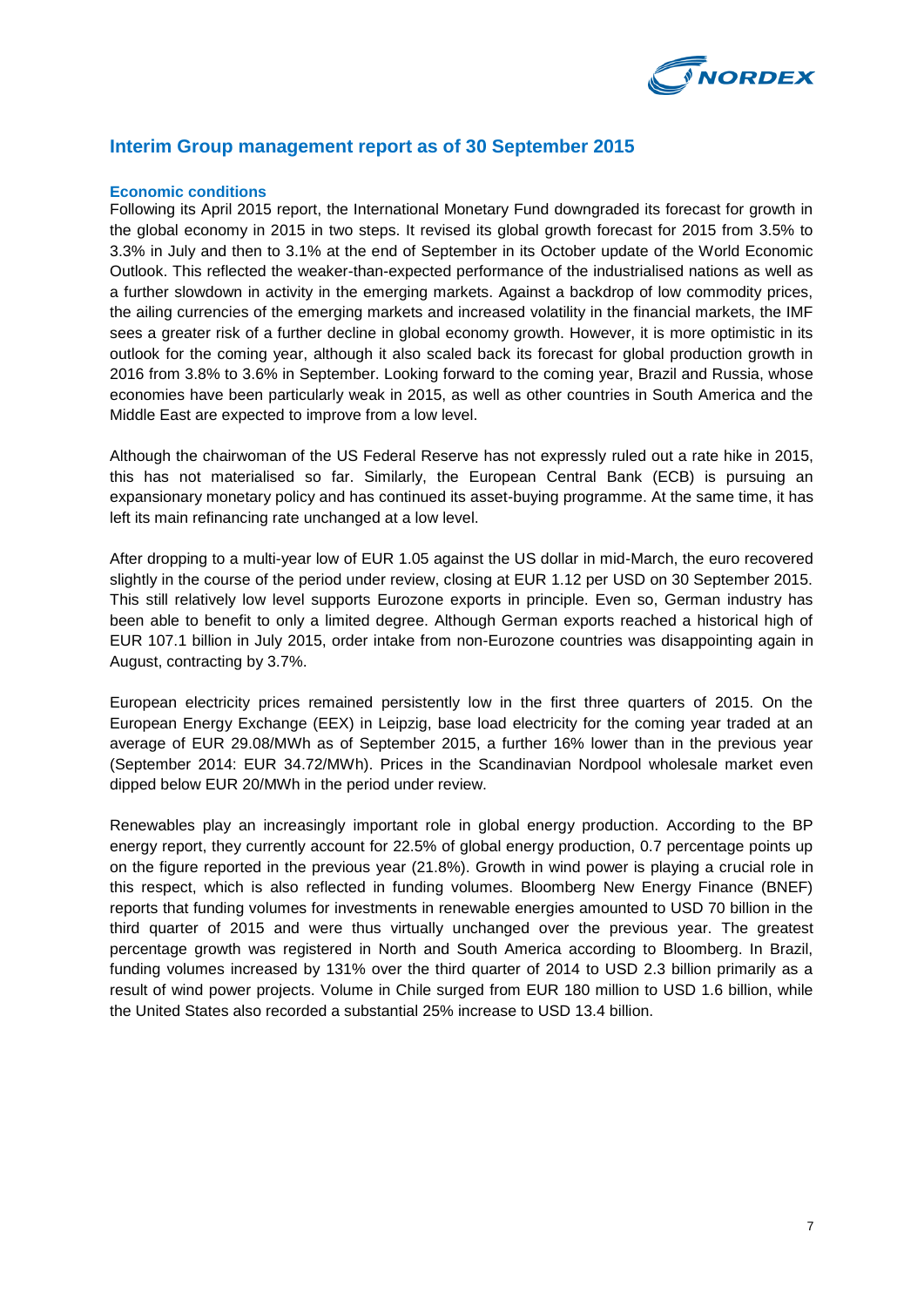

## **Business performance**

In the first three quarters of 2015, Nordex achieved a new record order intake. With firmly financed new orders of EUR 1,964.0 million (previous year: EUR 1,253.2 million), new business exceeded the previous year by 57% and, at the end of the first nine months, was only just under 12% short of the full-year figure reported in 2014 (2014: EUR 1,753.9 million).

The core EMEA (Europe, Middle East including Pakistan and Africa) region contributed 87% and the American markets 13% of order intake. Alongside Germany, the most important markets were Turkey, South Africa, Uruguay and France. The N117/2400 Generation Gamma low-wind turbine was the top seller, accounting for 38% of all turbines sold. The new Generation Delta contributed 25% (previous year: 19%).

## Turbine order intake by region

|              | $01.01 -$    | $01.01 -$    |
|--------------|--------------|--------------|
|              | 30.09.2015   | 30.09.2014   |
|              | $\%$         | $\mathbf{0}$ |
| <b>EMEA</b>  | 07           | 93           |
| The Americas | $\sim$<br>ιo |              |
| Asia*        | U            |              |

\*The Pakistan and Singapore business units are included in the EMEA segment as of 1 January 2015.

Consolidated sales amounted to EUR 1,786.1 million in the period under review, 41% up on the yearago period (EUR 1,266.6 million). With a share of 88% (previous year: 86%) of turbine construction sales, EMEA continued to grow slightly in importance, while the Americas contributed 12% and no notable turbine construction sales were generated in Asia. Given the rising proportion of orders from the Americas and Asia, which currently stands at 20%, regional sales are likely to become more diversified in the foreseeable future.

## Turbine sales by region

|              | $01.01 -$  | $01.01 -$  |
|--------------|------------|------------|
|              | 30.09.2015 | 30.09.2014 |
|              | $\%$       |            |
| <b>EMEA</b>  | 88         | 86         |
| The Americas | 12         | 10<br>ЬC   |
| Asia*        | U          |            |

\*The Pakistan and Singapore business units are included in the EMEA segment as of 1 January 2015.

Exports accounted for 70.6% of sales in the period under review, slightly up on the first nine months of 2014, when 69.2% of the Company's products were sold in international markets.

Service business remained gratifying. The renewal rate for existing service contracts remained strong, amounting to 95% (previous year: 98%) on a twelve-month rolling basis (October 2014 - September 2015). With sales of EUR 138.5 million, the proportion of service business in total sales stood at 7.8%. This is 17.5% up on the previous year's figure of EUR 117.9 million.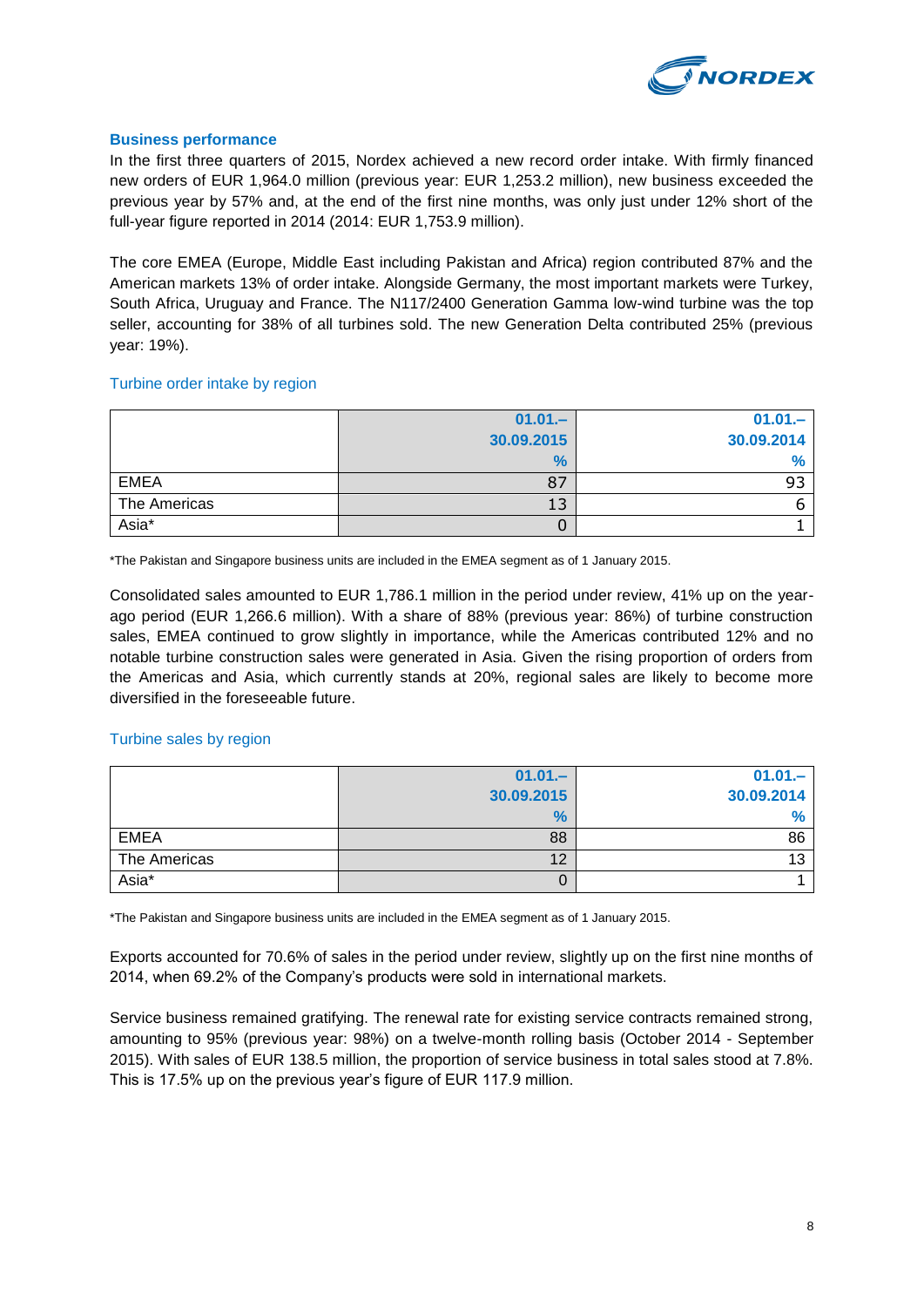

Turbine assembly output rose by just under 43% to 1,538.9 MW in the first nine months of 2015, up from 1,075.7 MW in the same period of 2014. Blade production declined by 33% from 387 to 261 units, which reflects the ramp-up of the NR 65.5 production.

## Production output

|                        |               | $01.01 -$<br>30.09.2015 | $01.01 -$<br>30.09.2014 |
|------------------------|---------------|-------------------------|-------------------------|
| Turbine assembly       | <b>MW</b>     | 1,538.9                 | 1.075.7                 |
| Rotor blade production | <b>Number</b> | 261                     | 387                     |

In the first nine months of 2015, Nordex installed 448 wind power systems with a combined nominal capacity of 1,157.9 MW for customers in 13 countries, equivalent to an 8.4% increase over the previous year's figure of 1,067.8 MW. The shortfall in installation numbers mentioned in the first-half report has thus largely been eliminated.

In the first three quarters of 2015, EMEA accounted for 90% of installations (previous year: 80%) and the Americas for 10% (previous year: 10%). No wind turbines were installed in Asia in the period under review (previous year: 11%). In addition to Germany, the most important single markets were Turkey, France, the United Kingdom, Lithuania and the United States.

The book-to-bill ratio amounted to 1.2. The backlog of firmly financed orders rose to EUR 1,791.2 million as of 30 September 2015 (previous year: EUR 1,353.9 million), thus also exceeding the end of the previous year by just under 23% (31 December 2014: EUR 1,461.6 million).

In addition, Nordex gained further turbine contracts valued at EUR 562.1 million (weighted according to order probability; previous year: EUR 935 million) as of 30 September 2015. These contingent orders comprise delivery contracts or corresponding framework agreements for turbine deliveries which do not yet satisfy all criteria for immediate commencement.

## **Results of operations and earnings**

In the period under review, the Nordex Group's operating earnings (earnings before interest and taxes, EBIT) rose by just under 63% to EUR 97.6 million (previous year: EUR 59.9 million), while the EBIT margin widened to 5.5%, up from 4.7% in the previous year. At 38%, the cost of materials grew at a slightly slower pace compared with sales. Structural costs excluding depreciation and amortisation expense rose by 27% and thus a good deal less quickly than sales. The main driver behind personnel expenses, which rose by a disproportionately low 16% over the previous year, was the increased head count. Despite this, however, the personnel expense ratio contracted from 9.6% to 8.1% in the period under review. Depreciation and amortisation expense rose in the first nine months of 2015 by 36% to EUR 40.5 million (previous year: EUR 29.7 million) due to high capital spending.

Despite the continued growth in new business in the third quarter, Nordex was not able to benefit fully from the resulting economies of scale. The gross margin contracted by 180 basis points to 21.1% in the third quarter (first half of 2015: 22.9%) primarily as a result of quality issues in one key component sourced from a particular external supplier. Nordex prepared a plan for prompt repairs to the wind power systems concerned. At the same time, the supplier revised its production process in consultation with Nordex and external experts to ensure product quality in the future.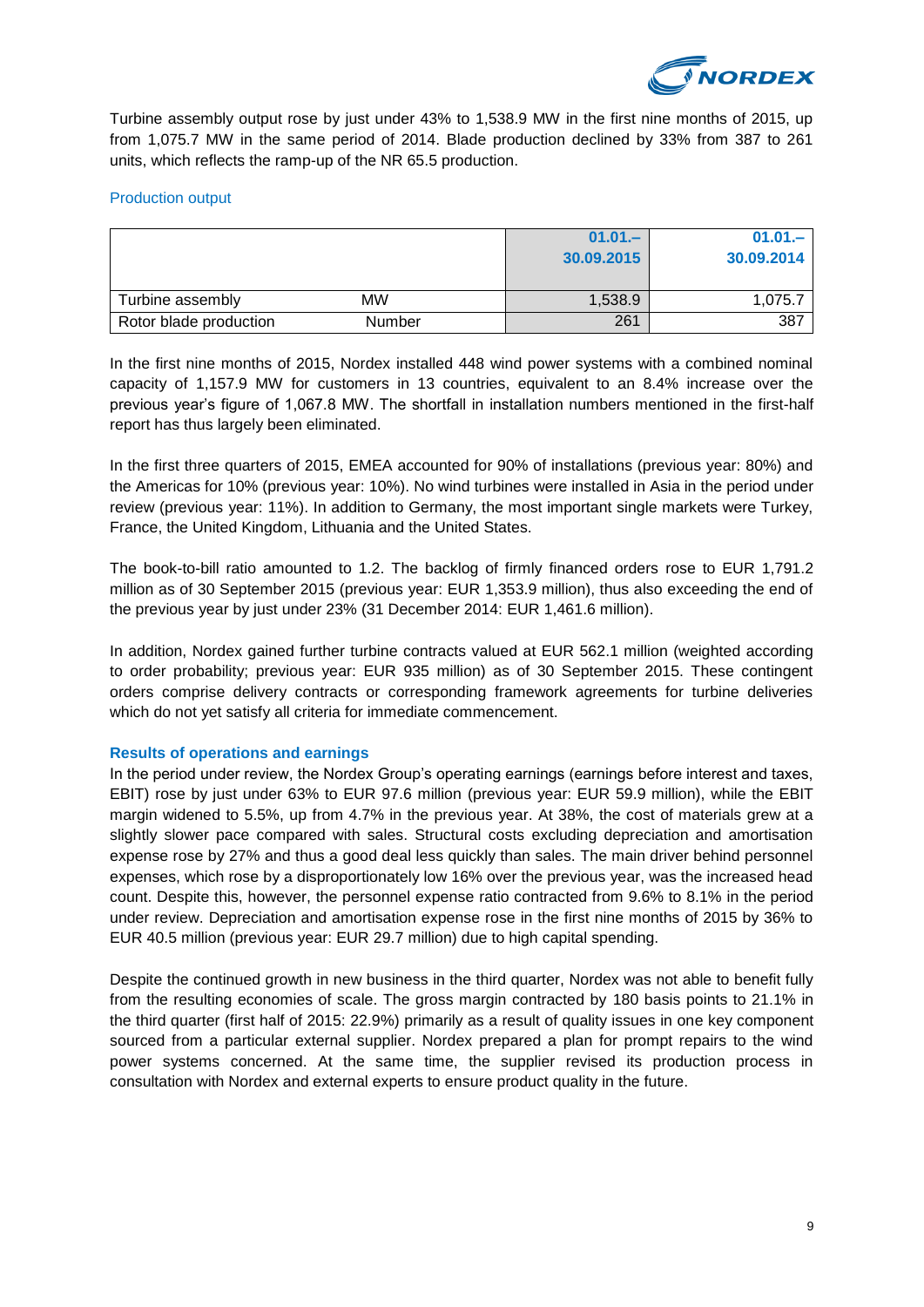

Net finance expense contracted by 15% from EUR 17.8 million as of September 30, 2014 to EUR 15.2 million in the first three quarters of 2015. This particularly reflects the improved conditions for the guarantee facility established in the prior year, which applied to the entire reporting period for the first time in 2015. The higher tax rate in the third quarter 2015 results from the fact that potential future tax benefits of some Nordex entities could not yet been realized. Nordex posted consolidated profit after interest and taxes of EUR 45.4 million in the first nine months of 2015, an increase of 62% over the previous year (previous year: EUR 28.0 million).

## **Financial condition and net assets**

As of 30 September 2015, the Nordex Group had an equity ratio of 30.3%. Despite the substantial increase in total assets, this was only slightly down on the end of 2014 (31 December 2014: 31.9%). Total assets rose by 19% to EUR 1,478.9 million (31 December 2014: EUR 1,239.9 million), while equity climbed by 13% to EUR 448.6 million. Cash and cash equivalents including fixed-term deposits amounted to a total of EUR 454.4 million as of 30 September 2015, resulting in a 17% increase in liquidity over the end of 2014 (31 December 2014: EUR 388.4 million). Among other things, this increase was due to the contractual utilisation of the EIB loan of EUR 50.0 million shortly before the end of the period under review. Net liquidity stood at EUR 250.2 million at the end of the period under review (31 December 2014: EUR 232.2 million).

The working capital ratio rose to a positive 1.0% as of 30 September 2015, compared with a negative 2.3% at the end of 2014. Nordex is continuing to produce solely for firm contracts for which prepayments have already been received. Given the large order backlog, optimum use is made of production capacities in terms of timing in order to satisfy delivery obligations.

Inventories declined by 19% to EUR 223.3 million in the first nine months of 2015 (31 December 2014: EUR 273.9 million). The start of work on a greater number of contracts resulted in a sharp 86% increase in trade receivables and future receivables from construction contracts to EUR 345.0 million (31 December 2014: EUR 185.5 million). At the same time, trade payables climbed by 74% to EUR 308.9 million.

In the first three quarters of 2015, Nordex generated a net cash inflow of EUR 67.3 million from operating activities (previous year: EUR 162.7 million). Net cash outflow from investing activities amounted to EUR 48.8 million in the same period (previous year: net outflow of EUR 43.0 million), leading to free cash flow of EUR 18.5 million (previous year: EUR 119.8 million).

## **Capital spending**

Capital spending on property, plant and equipment and intangible assets amounted to EUR 50.9 million in the period under review (previous year: EUR 47.8 million). A large part of this was accounted for by capitalised development, which came to a total of EUR 19.1 million. Capital spending on property, plant and equipment amounted to EUR 30.4 million, primarily for conversion and expansion activities in blade production.

## **Research and development**

In order to steadily enhance the competitiveness of Nordex turbines and wind farms, the Company is primarily concentrating on lowering the cost of energy in each wind class and on safeguarding and improving the basis for obtaining the necessary approvals and grid connection capabilities in established and new markets. In the period under review, product development primarily involved further work on and the standardisation of the Generation Delta turbines.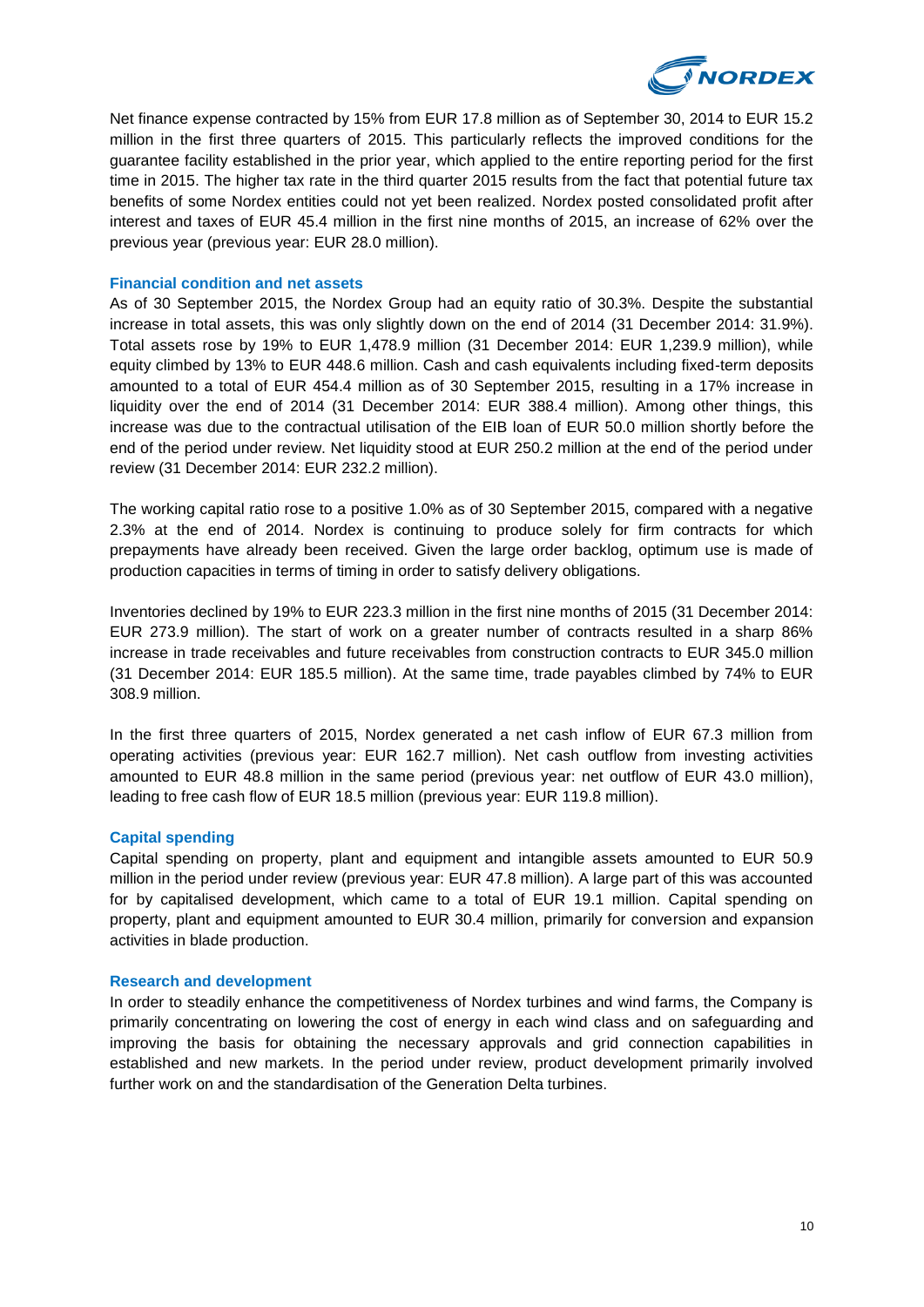

This is the fourth-generation Nordex multi-megawatt platform comprising the N100/3300 turbine for strong wind locations (IEC 1a), the N117/3000 turbine for moderate wind locations (IEC 2a) and the N131/3000 for low wind locations (IEC 3a). This was supplemented in the period under review by the N131/3300 (IEC 3a), which is specially designed for the low wind regions and other requirements of the German market.

The Generation Delta turbines are characterised by larger rotor diameters and a increased nominal output, resulting in gains of up to 30% in annual energy yield. The complete documentation and certificates are available for all Generation Delta turbines, allowing customers and investors to apply for building permits for ten different hub heights between 75 metres and 144 metres.

In the period under review, testing and measuring activities were continued on the first N131/3000 turbine to be installed, which are also required for type certification in accordance with the international IEC standard. Preliminary results indicate that the turbine meets and, in some cases, even outperforms very low noise emission calculations. This means that it is particularly suitable for noncoastal locations. Product development is continuing to focus on the series launch of the N131/3000 as part of a largely standardised Generation Delta platform.

In addition, Nordex added a further hub height of 164 m to its range with the development of the N131/3300 (IEC 3a). This turbine is scheduled to go into production in 2016.

With respect to further enhancements to Generation Gamma, particularly the highly efficient N117/2400 for low-wind locations (IEC 3a), the main focus in the period under review was on measures to lower product costs by widening the pool of suppliers for the main components as well as further optimisation of the nacelle and towers.

Nordex will also be able to incorporate many of these and other developments, e.g. control systems as well as operations management and monitoring of wind power systems and wind farms, in Generation Delta turbines thanks to its platform strategy.

Work on optimising the Nordex Anti-Icing System (AIS) also continued. The introduction of the system to the 131-metre rotor of the N131/3000 is scheduled for the first installations at the end of the year.

A further key aspect of development activities included projects to satisfy updated grid connection requirements in existing target markets and to ensure grid conformance in new markets and corresponding modifications to the electrical systems.

## **Employees**

As of the reporting date, the Nordex Group had 3,213 employees, an increase of just under 13% over the previous year (30 September 2014: 2,852). Employee numbers were thus up 10% on the end of 2014 (2,919 employees). This increase was primarily due to recruiting in the production – specifically turbine assembly – and service areas. At the end of the period under review, 94% of Nordex's employees were based in EMEA, i.e. Europe, South Africa and Pakistan, 4% in the Americas and just under 2% in Asia.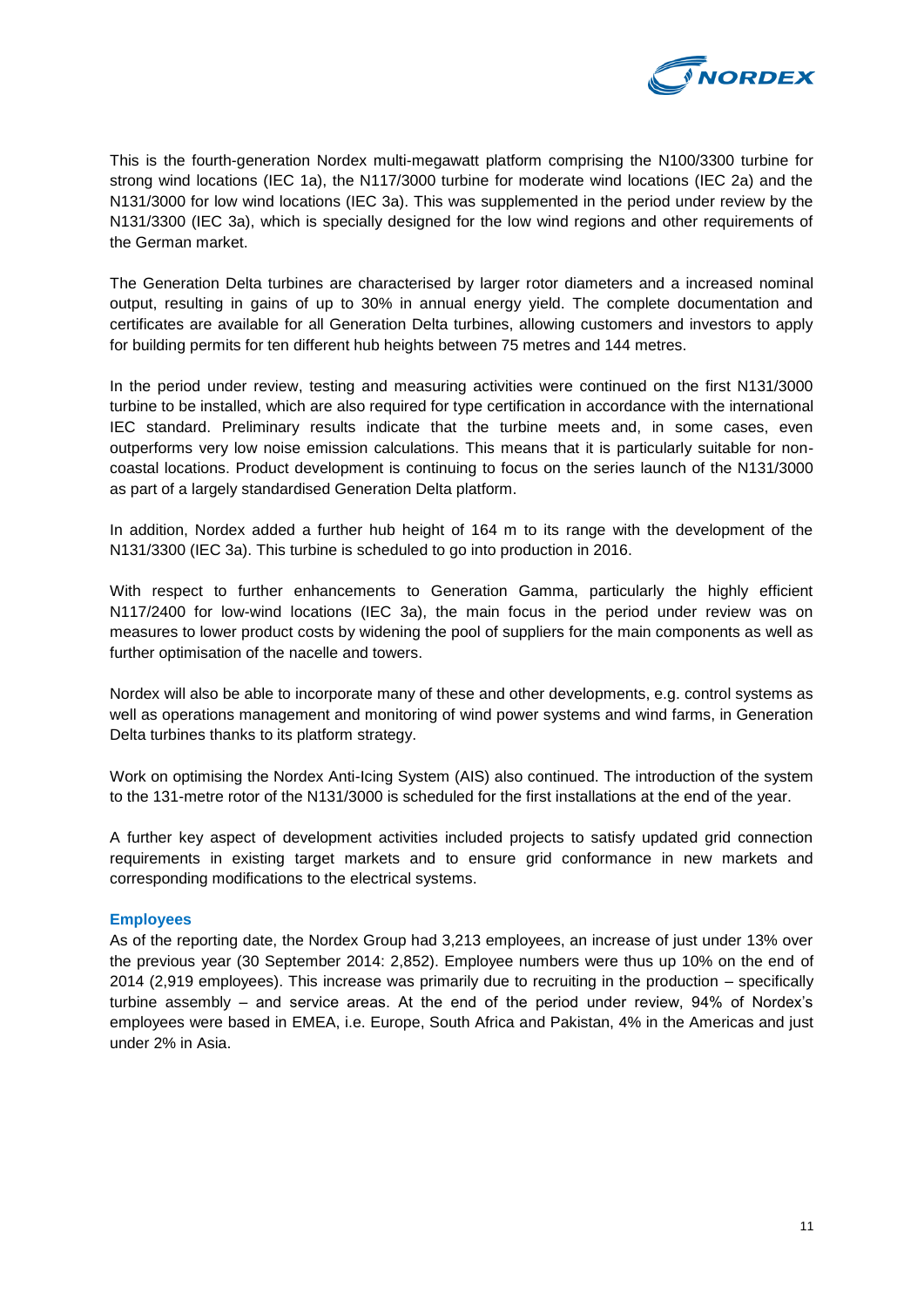

## **Risks and opportunities**

In the period under review, there were no material changes in the opportunities and risks to the Group's expected performance described in detail in the Nordex SE annual report for 2014. However, increased customer activity is discernible in certain markets in which legislative changes are foreseeable. This is currently having a positive impact on Nordex's order intake in Germany and Turkey.

In the assessment of the Management Board, there are currently no significant individual risks that are liable to compromise the Nordex Group's going-concern status. The same is also true with respect to an overall consideration of all risks.

## **Outlook**

The International Monetary Fund (IMF) revised its July forecast in October and now expects growth of 3.1% this year (July 2015: 3.4%). The industrialised nations are expected to expand by 2.2% (July 2015: 2.3%) and the emerging markets by 4.0% (July 2015: 4.2%). Among industrialised nations, the highest growth is expected in Spain (3.1%) and the United States (2.6%), while among the emerging markets India (7.3%) and China (6.8%) are likely to achieve the strongest momentum.

According to the IMF, the German economy will remain on its growth trajectory and expand again by 1.5% in 2015. In fact, the German federal government projects growth of 1.7% this year. On a similarly favourable note, the ifo business confidence barometer has risen slightly by 0.1 points to 108.5 in September 2015.

MAKE Consulting forecasts a record volume of new wind power installations in 2015, with nominal output of more than 54 GW in the onshore segment, equivalent to an increase of just under 16%. While the wind market in EMEA is expected to contract by 6%, it is expected to grow by 30% in the Americas and by 21% in Asia.

In the important German market, VDMA (German Federal Mechanical Engineering Association) and BWE (German Wind Power Association) expect a further sharp rise in onshore capacity of at least 4,000 MW despite the adjustments to tariffs.

Nordex expects that its order intake and sales will remain strong and largely stable. Against this backdrop, the Management Board is raising its targets for 2015 and now expects for order intake of EUR 2.3 - 2.4 billion (previously EUR 2.1 - 2.3 billion) and sales of EUR 2.3 - 2.4 billion (previously EUR 1.9 - 2.1 billion). With respect to profitability, it confirms the expected EBIT range of 5 - 6%.

The still low working capital as of the reporting date may fluctuate during the year due to the typical characteristics of project business. A working capital ratio of less than 5% remains the target. Capital spending in the current year is likely to lie in a range of EUR 65 - 70 million, up from the previously forecast range of EUR 60 - 65 million. This increase is necessary as new business is exceeding the budget, necessitating higher capital spending particularly on property, plant and equipment.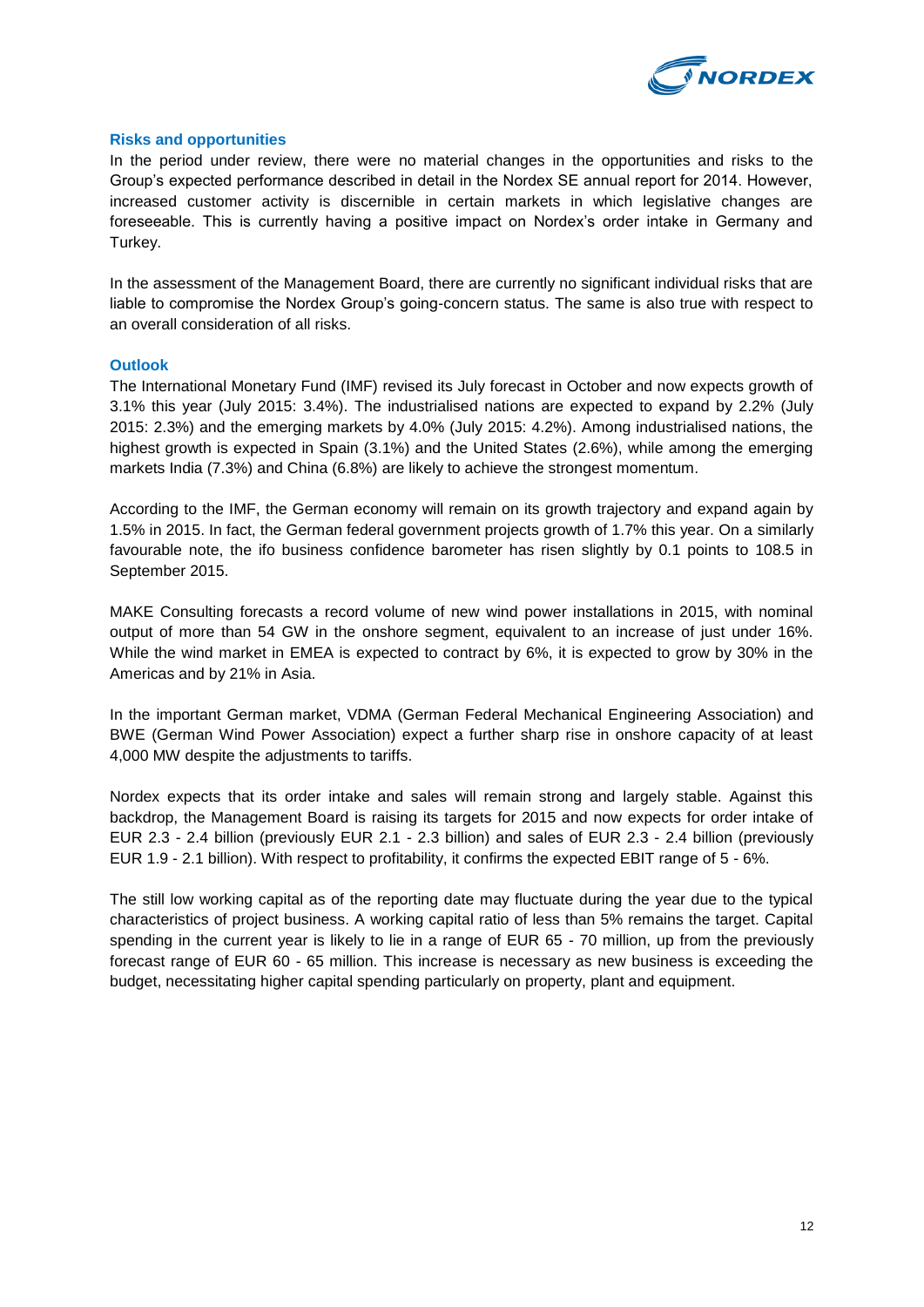

## **Events after the conclusion of the period under review**

On 1 October 2015, Nordex announced that it has entered into a contract with Frodsham Wind Farm Limited, a subsidiary of Peel Energy und Belltown Power, for the delivery of 19 N90/2650 wind power systems. This version of the N90/2500 Gamma strong-wind turbine has been especially developed for the "Frodsham" project. With an output of 50.35 MW, the project is to be executed by the second quarter of 2016.

In an ad-hoc bulletin published on 4 October 2015, Nordex announced that it has signed a business combination agreement for the acquisition of Acciona Windpower. Under the terms of the agreed transaction, Acciona S.A. will be transferring the wind power business which it operates directly or indirectly via its 100% subsidiary Acciona Windpower S.L. (Acciona Windpower) to Nordex SE in the form of a combined cash/non-cash capital contribution. The transaction of up to EUR 785 million will be financed through the exercise of the capital authorised in accordance with Nordex SE's articles of incorporation in order to issue 16.1 million new shares subject to the exclusion of shareholders' preemptive subscription rights and to grant Acciona new shares at an issue amount of EUR 26.00 per share plus cash of EUR 366.4 million – adjusted for net financial liabilities. Execution of the business combination agreement including the issue of new share capital is expected in the first quarter of 2016 subject to the discharge of the customary conditions precedent as provided for in the agreement (particularly antitrust clearance). Following the completion of the transaction, Acciona S.A. will hold 16.6% of Nordex SE's shares. As the previous anchor shareholder SKion/momentum will sell shares to Acciona S.A. after the execution of the business combination agreement, Acciona S.A. will become the new principal shareholder of Nordex SE with 29.9% of its capital.

On 16 October, Nordex reported that it has signed three delivery contracts with customers in Turkey. The contracts comprise power station capacity of 45 MW in total, spread across eleven Generation Delta (N117/3000) turbines and five Generation Gamma (N117/2400) turbines.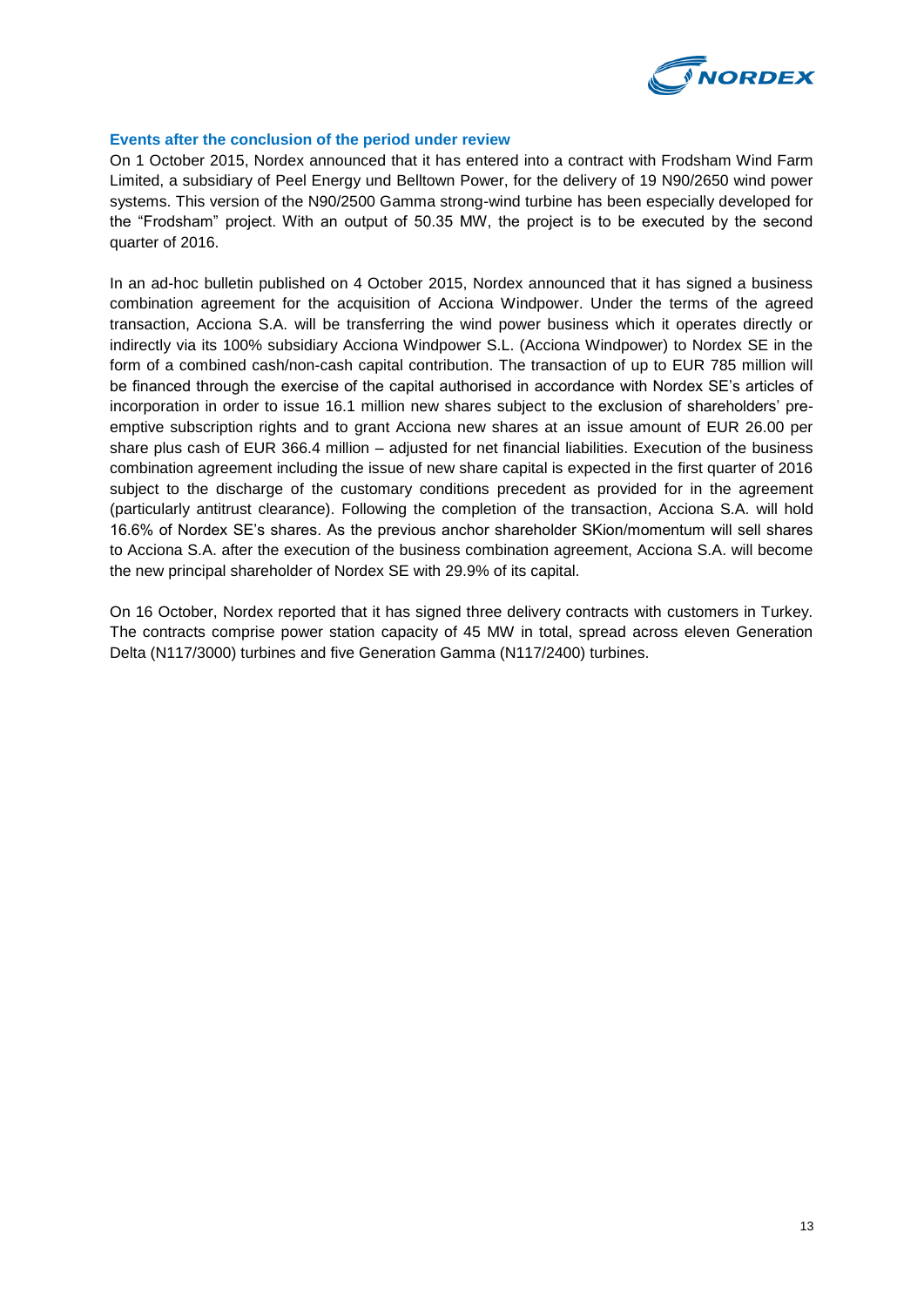

## **Consolidated balance sheet**

as of 30 September 2015

| <b>Assets</b>                                   | 30.09.2015          | 31.12.2014          |
|-------------------------------------------------|---------------------|---------------------|
|                                                 | <b>EUR thousand</b> | <b>EUR thousand</b> |
| Cash and cash equivalents                       | 374,096             | 313,420             |
| Fixed-term deposits                             | 80,283              | 75,000              |
| Trade receivables and                           |                     |                     |
| future receivables from construction contracts  | 344,963             | 185,461             |
| Inventories                                     | 223,280             | 273,880             |
| Income tax refund claims                        | 681                 | 1,720               |
| Other current financial assets                  | 39,784              | 27,513              |
| Other current non-financial assets              | 82,522              | 44,211              |
| <b>Current assets</b>                           | 1,145,609           | 921,205             |
| Property, plant and equipment                   | 144,062             | 136,193             |
| Goodwill                                        | 9,960               | 9,960               |
| Capitalised development expense                 | 106,447             | 106,118             |
| Other intangible assets                         | 3,095               | 2,866               |
| <b>Financial assets</b>                         | 2,179               | 2,211               |
| Investments in associates                       | 11,597              | 13,320              |
| Other non-current financial assets              | 3,042               | 3,131               |
| Other non-current non-financial assets          | 21                  | 13                  |
| Deferred income tax assets                      | 52,840              | 44,833              |
| <b>Non-current assets</b>                       | 333,243             | 318,645             |
| <b>Assets</b>                                   | 1,478,852           | 1,239,850           |
|                                                 |                     |                     |
| <b>Equity and liabilities</b>                   | 30.09.2015          | 31.12.2014          |
|                                                 | <b>EUR thousand</b> | <b>EUR thousand</b> |
| Current bank borrowings                         | 6,250               |                     |
| Trade payables                                  | 308,855             | 177,479             |
| Income tax liabilities                          | 8,852               | 3,905               |
| Other current provisions                        | 59,603              | 31,130              |
| Other current financial liabilities             | 182,400             | 25,679              |
| Other current non-financial liabilities         | 327,669             | 391,052             |
| <b>Current liabilities</b>                      | 893,629             | 629,245             |
| Non-current bank borrowings                     | 43,750              | 0                   |
| Pensions and similar obligations                | 1,827               | 1,786               |
| Other non-current provisions                    | 21,913              | 21,430              |
| Other non-current financial liabilities         | 23                  | 156,771             |
| Other non-current non-financial liabilities     | 3,466               | 3,775               |
| Deferred income tax liabilities                 | 65,637              | 30,844              |
| <b>Non-current liabilities</b>                  | 136,616             | 214,606             |
| Subscribed capital                              | 80,882              | 80,882              |
| Share premium                                   | 241,239             | 242,624             |
| Other retained earnings                         | $-7,951$            | $-7,951$            |
| Cash flow hedges                                | 1,902               | $-2,901$            |
| Foreign-currency adjustment item                | 5,577               | 1,762               |
| Consolidated net profit carried forward         | 81,583              | 81,583              |
| Consolidated net profit                         | 45,375              |                     |
| Share in equity                                 |                     |                     |
| attributable to parent company's equity holders | 448,607             | 395,999             |
| <b>Equity</b>                                   | 448,607             | 395,999             |
| <b>Equity and liabilities</b>                   | 1,478,852           | 1,239,850           |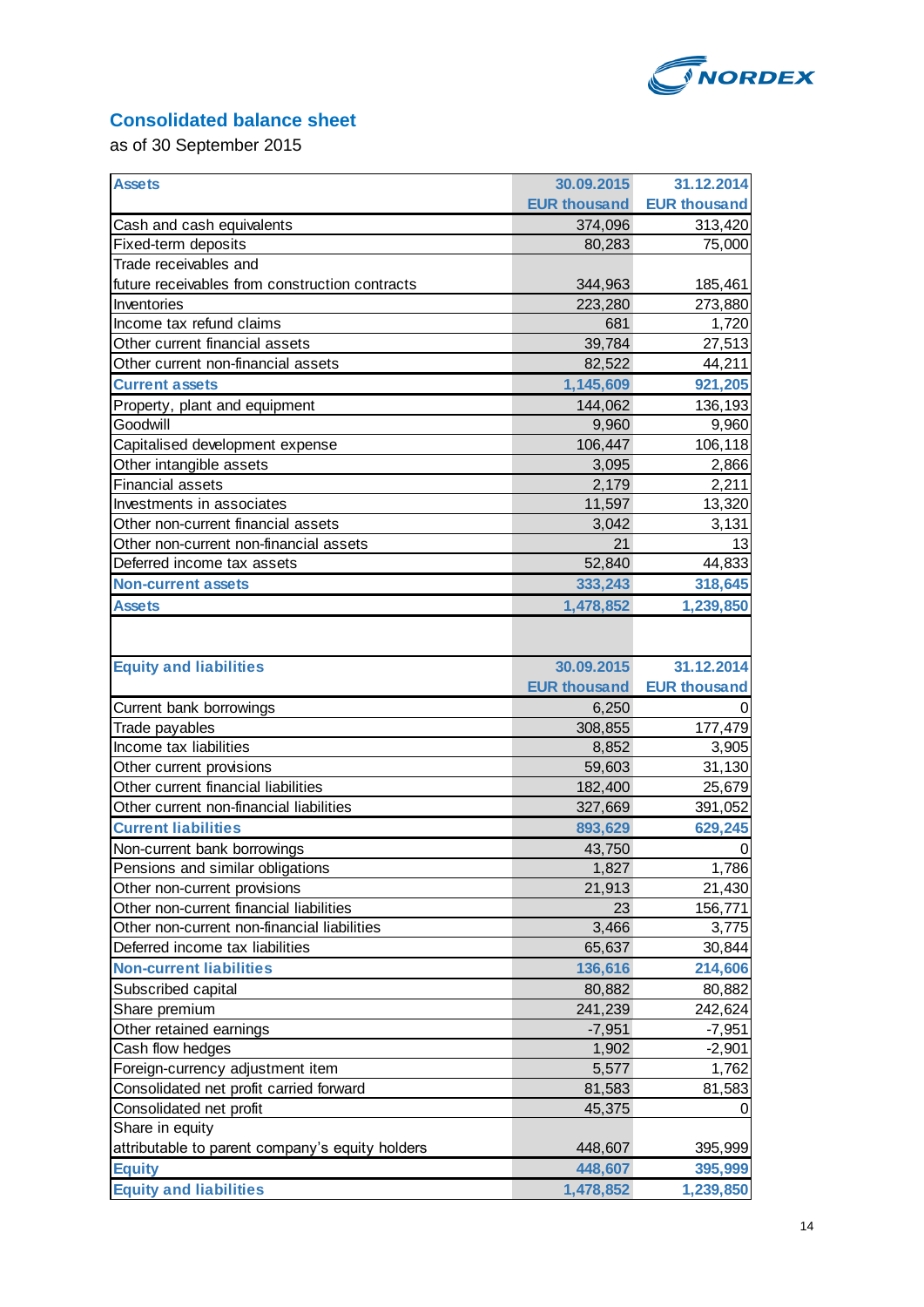

## **Consolidated income statement**

for the period from 1 January to 30 September 2015

|                                                  | 01.01.2015-  | 01.01.2015-                                         | 01.07.2015- | 01.07.2014- |
|--------------------------------------------------|--------------|-----------------------------------------------------|-------------|-------------|
|                                                  | 30.09.2015   | 30.09.2014                                          | 30.09.2015  | 30.09.2014  |
|                                                  |              | EUR thousand EUR thousand EUR thousand EUR thousand |             |             |
| <b>Sales</b>                                     | 1,786,146    | 1,266,644                                           | 685,828     | 451,211     |
| Changes in inventories and other                 |              |                                                     |             |             |
| own work capitalised                             | $-16,263$    | 22,004                                              | 269         | 62,973      |
| <b>Total revenues</b>                            | 1,769,883    | 1,288,648                                           | 686.097     | 514,184     |
| Other operating income                           | 7,572        | 19,289                                              | $-6.092$    | 2,912       |
| Cost of materials                                | $-1,389,014$ | $-1,008,168$                                        | $-541,122$  | $-410,488$  |
| Personnel expenses                               | $-143,412$   | $-123,967$                                          | $-50,030$   | $-42,975$   |
| Depreciation/amortisation                        | $-40.463$    | $-29.720$                                           | $-14,110$   | $-10,983$   |
| Other operating expenses                         | $-106,931$   | $-86,139$                                           | $-38,649$   | $-29,771$   |
| <b>Earnings before interest and taxes (EBIT)</b> | 97,635       | 59,943                                              | 36,094      | 22,879      |
| Income from investments                          | 1.043        | 330                                                 | $\Omega$    | 0           |
| Net profit/loss from at-equity valuation         | $-1,723$     | $-2,613$                                            | $-163$      | $-314$      |
| Other interest and similar income                | 1,757        | 1,589                                               | 509         | 614         |
| Interest and similar expenses                    | $-16,232$    | $-17,106$                                           | $-5,242$    | $-5,224$    |
| <b>Net finance expense</b>                       | $-15, 155$   | $-17.800$                                           | $-4.896$    | $-4,924$    |
| Net profit/loss from ordinary activity           | 82,480       | 42,143                                              | 31,198      | 17,955      |
| Income taxes                                     | $-37,105$    | $-14,173$                                           | $-22,729$   | $-6,498$    |
| <b>Consolidated profit</b>                       | 45,375       | 27,970                                              | 8,469       | 11,457      |
| Of which attributable to:                        |              |                                                     |             |             |
| Parent company's equity holders                  | 45,375       | 27,970                                              | 8,469       | 11,457      |
|                                                  |              |                                                     |             |             |
| Earnings per share (in EUR)                      |              |                                                     |             |             |
| Basic*                                           | 0.56         | 0.35                                                | 0.10        | 0.14        |
| Diluted**                                        | 0.56         | 0.35                                                | 0.10        | 0.14        |
|                                                  |              |                                                     |             |             |

\*Based on a weighted average of 80.882 million shares (previous year 80.882 million shares) \*\*Based on a weighted average of 80.882 million shares (previous year 80.957 million shares)

## **Consolidated statement of comprehensive income**

for the period from 1 January to 30 September 2015

|                                                | $01.01 -$  | $01.01 -$                        |
|------------------------------------------------|------------|----------------------------------|
|                                                | 30.09.2015 | 30.09.2014                       |
|                                                |            | <b>EUR thousand EUR thousand</b> |
| <b>Consolidated profit</b>                     | 45,375     | 27,970                           |
| Other comprehensive income                     |            |                                  |
| Items which may be recycled to profit and loss |            |                                  |
|                                                |            |                                  |
| Foreign currency translation difference        | 3,815      | $-756$                           |
| Cash flow hedges                               | 7,064      | $-11,732$                        |
| Deferred income taxes                          | $-2,261$   | 3,520                            |
| <b>Consolidated comprehensive income</b>       | 53.993     | 19,002                           |
| Of which attributable to:                      |            |                                  |
| Parent company's equity holders                | 53.993     | 19,002                           |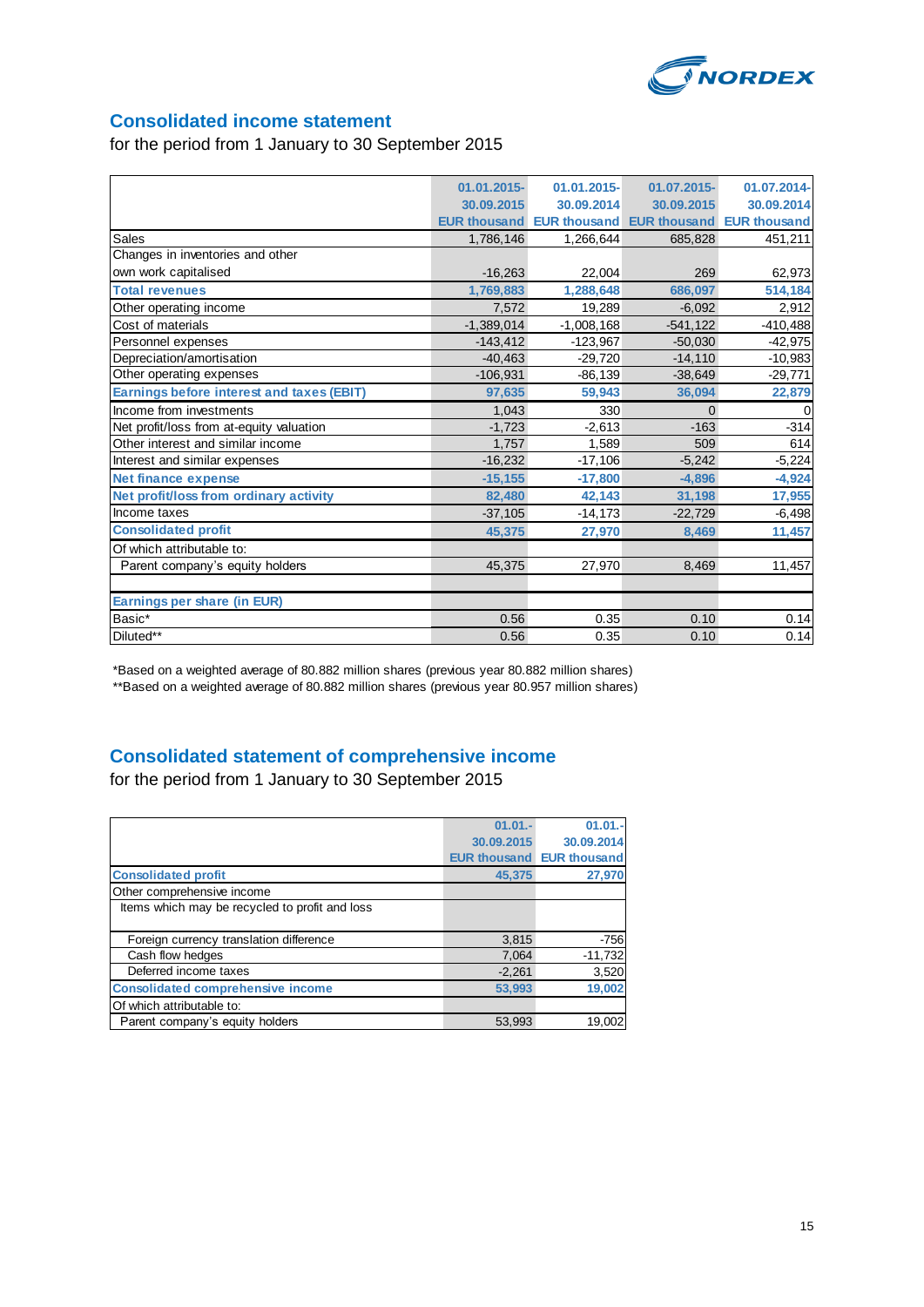

## **Consolidated cash flow statement**

for the period from 1 January to 30 September 2015

|                |                                                                            | $01.01 -$          | 01.01.                           |
|----------------|----------------------------------------------------------------------------|--------------------|----------------------------------|
|                |                                                                            | 30.09.2015         | 30.09.2014                       |
|                |                                                                            |                    | <b>EUR thousand EUR thousand</b> |
|                | <b>Operating activities:</b>                                               |                    |                                  |
|                | Consolidated profit                                                        | 45,375             | 27,970                           |
| $\ddot{}$      | Depreciation/amortisation of non-current assets                            | 40,463             | 29,720                           |
| Ξ              | <b>Consolidated profit plus depreciation/amortisation</b>                  | 85,838             | 57,690                           |
| $\ddot{}$      | Decrease in inventories                                                    | 50,600             | 7,293                            |
|                | -/+ Increase/decrease in trade receivables and                             |                    |                                  |
|                | future receivables from construction contracts                             | $-159,502$         | 16,727                           |
| $\ddot{}$      | Increase in trade payables                                                 | 131,376            | 69,907                           |
|                | Decrease in prepayments received - non-capitalised -                       | $-84,379$          | $-6.720$                         |
| Ξ              | Payments made/received from changes in working capital                     | $-61,905$          | 87,207                           |
|                | -/+ Increase/decrease in other assets not allocated to investing or        |                    |                                  |
|                | financing activities                                                       | $-56,136$          | 4,115                            |
| $\ddot{}$      | Increase in pension provisions                                             | 41                 | 26                               |
| $\ddot{}$      | Increase in other provisions                                               | 28,956             | 14,648                           |
|                | +/- Increase/decrease in other liabilities not allocated to investing or   |                    |                                  |
|                | financing activities                                                       | 36,431             | $-2,672$                         |
|                | +/- Loss/gain from the disposal of non-current assets                      | 931                | $-6,085$                         |
|                | Other interest and similar income                                          | $-1,757$           | $-1,589$                         |
| $\ddot{}$      | Interest received                                                          | 1,194              | 1,566                            |
| $\ddot{}$      | Interest and similar expenses                                              | 16,232             | 17,106                           |
| $\overline{a}$ | Interest paid                                                              | $-18,234$          | $-19,137$                        |
| $\ddot{}$      | Income taxes                                                               | 37,105             | 14,173                           |
|                | Taxes paid                                                                 | $-2,516$           | $-1,536$                         |
|                | +/- Other non-cash expenses/income                                         | 1,138              | $-2,778$                         |
| Ξ              | Payments received from remaining operating activities                      | 43,385             | 17,837                           |
| $=$            | <b>Cash flow from operating activities</b>                                 |                    |                                  |
|                | from continuing operations                                                 | 67,318             | 162,734                          |
|                | <b>Investing activities:</b>                                               |                    |                                  |
| $\ddot{}$      | Payments received from the disposal of property, plant and equipment/      |                    |                                  |
|                | intangible assets                                                          | 242                |                                  |
| $\overline{a}$ | Payments made for investments in property, plant and equipment/            |                    | 10,337                           |
|                | intangible assets                                                          |                    |                                  |
| $\ddot{}$      | Payments received from the disposal of financial assets                    | $-50,932$<br>2,182 | $-47,785$<br>2,910               |
|                | Payments made for investments in financial assets                          | $-329$             | $-8,426$                         |
| Ξ              | Cash flow from investing activities                                        |                    |                                  |
|                | from continuing operations                                                 |                    |                                  |
|                |                                                                            | $-48,837$          | $-42,963$                        |
|                | <b>Financing activities:</b>                                               |                    |                                  |
| +              | Bank loans raised                                                          | 50,000             | 0                                |
|                | Bank loans repaid                                                          | $\Omega$           | $-25,316$                        |
|                | Amounts invested in fixed-term deposits                                    | $-5,283$           | $-105,000$                       |
|                | Repayment of finance leases                                                | $\mathbf{0}$       | $-12,963$                        |
| Ξ              | <b>Cash flow from financing activities</b>                                 |                    |                                  |
|                | from continuing operations                                                 | 44,717             | $-143,279$                       |
|                | Cash change in cash and cash equivalents                                   |                    |                                  |
|                | from continuing operations                                                 | 63,198             | $-23,508$                        |
| $\ddot{}$      | Cash and cash equivalents at the beginning of the period                   | 313,420            | 332,963                          |
|                | -/+ Exchange rate-induced change in cash and cash equivalents              | $-2,522$           | 2,506                            |
| Ξ              | Cash and cash equivalents at the end of the period                         |                    |                                  |
|                | (Cash and cash equivalents carried on the face of the consolidated balance |                    |                                  |
|                | sheet)                                                                     | 374,096            | 311,961                          |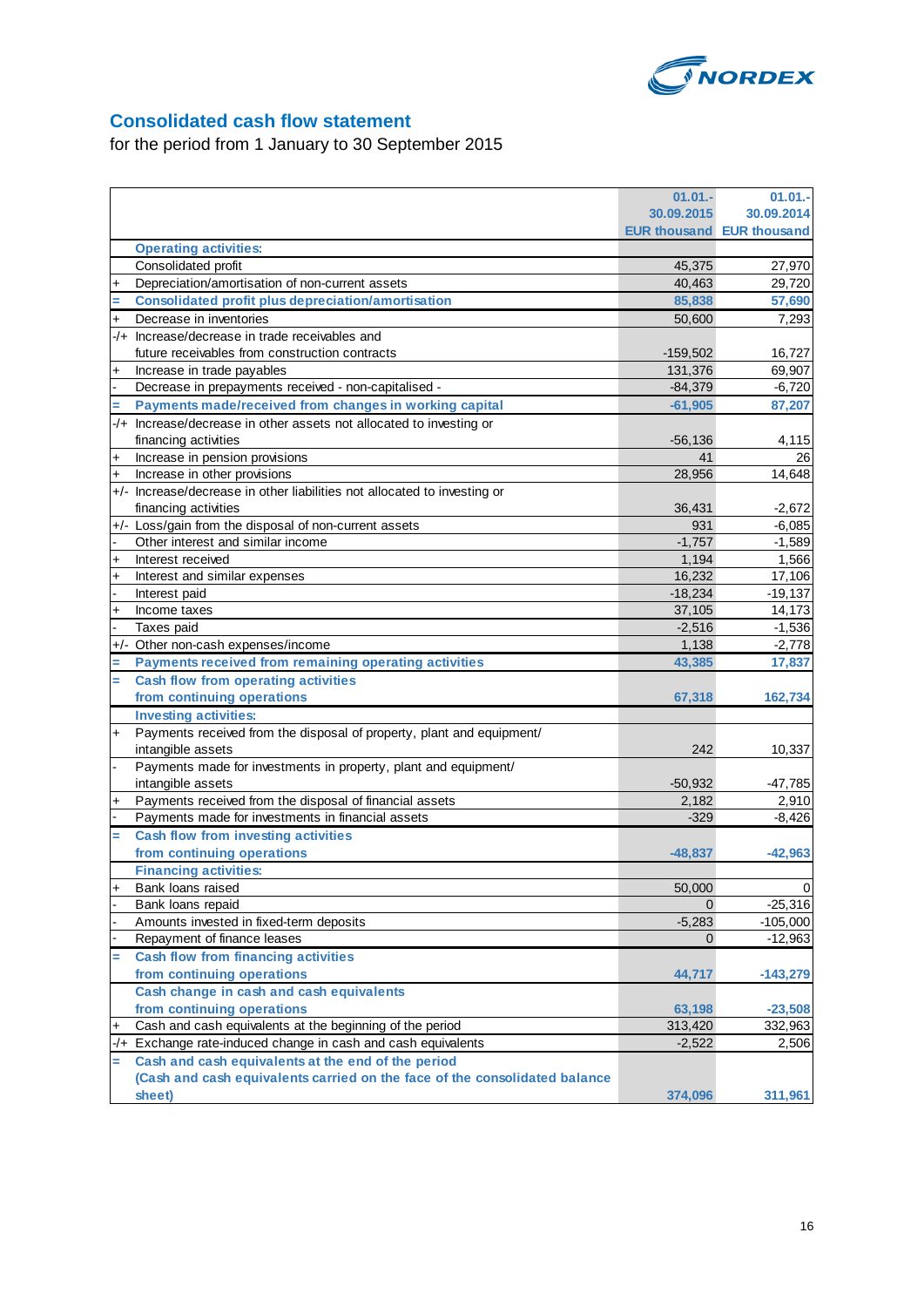

## **Consolidated statement of changes in equity**

|                                                | <b>Subscribed</b> | <b>Share</b> | <b>Other</b>                                                            | <b>Cash flow</b> | <b>Foreign</b> |
|------------------------------------------------|-------------------|--------------|-------------------------------------------------------------------------|------------------|----------------|
|                                                | capital           | premium      | retained                                                                | hedges           | currency       |
|                                                |                   |              | earnings                                                                |                  | adjustment     |
|                                                |                   |              |                                                                         |                  | <i>item</i>    |
|                                                |                   |              |                                                                         |                  |                |
|                                                |                   |              |                                                                         |                  |                |
|                                                |                   |              |                                                                         |                  |                |
|                                                |                   |              |                                                                         |                  |                |
|                                                |                   |              |                                                                         |                  |                |
|                                                |                   |              |                                                                         |                  |                |
|                                                |                   |              | <b>EUR thousand EUR thousand EUR thousand EUR thousand EUR thousand</b> |                  |                |
| 01.01.2015                                     | 80,882            | 242,624      | $-7,951$                                                                | $-2,901$         | 1,762          |
| Employee stock option programme                | $\mathbf{0}$      | $-1,385$     | $\Omega$                                                                | $\Omega$         | $\Omega$       |
| Consolidated comprehensive income              | 0                 | 0            | $\mathbf{0}$                                                            | 4,803            | 3,815          |
| Consolidated profit                            | $\Omega$          | $\Omega$     | $\Omega$                                                                | $\Omega$         | $\Omega$       |
| Other comprehensive income                     |                   |              |                                                                         |                  |                |
| Items which may be recycled to profit and loss |                   |              |                                                                         |                  |                |
|                                                |                   |              |                                                                         |                  |                |
| Foreign currency translation difference        | $\mathbf{0}$      | 0            | $\Omega$                                                                | $\Omega$         | 3,815          |
| Cash flow hedges                               | $\overline{0}$    | 0            | $\Omega$                                                                | 7,064            | $\mathbf{0}$   |
| Deferred income taxes                          | $\Omega$          | $\Omega$     | $\Omega$                                                                | $-2,261$         | $\Omega$       |
| 30.09.2015                                     | 80,882            | 241,239      | $-7,951$                                                                | 1,902            | 5,577          |

|                                                | <b>Consolidated</b> | <b>Consolidated</b> | <b>Capital</b>                                             | <b>Total</b> |
|------------------------------------------------|---------------------|---------------------|------------------------------------------------------------|--------------|
|                                                | net profit          |                     | net profit attributable to                                 | equity       |
|                                                | carried             |                     | the                                                        |              |
|                                                | forward             |                     | parent                                                     |              |
|                                                |                     |                     | company's                                                  |              |
|                                                |                     |                     | equity                                                     |              |
|                                                |                     |                     | holders                                                    |              |
|                                                |                     |                     |                                                            |              |
|                                                |                     |                     |                                                            |              |
|                                                |                     |                     |                                                            |              |
|                                                |                     |                     | <b>EUR thousand EUR thousand EUR thousand EUR thousand</b> |              |
| 01.01.2015                                     | 81,583              | 0                   | 395,999                                                    | 395,999      |
| Employee stock option programme                | 0                   | 0                   | $-1,385$                                                   | $-1,385$     |
| Consolidated comprehensive income              | 0                   | 45,375              | 53,993                                                     | 53,993       |
| Consolidated profit                            | $\overline{0}$      | 45,375              | 45,375                                                     | 45,375       |
| Other comprehensive income                     |                     |                     |                                                            |              |
| Items which may be recycled to profit and loss |                     |                     |                                                            |              |
|                                                |                     |                     |                                                            |              |
| Foreign currency translation difference        | 0                   | 0                   | 3,815                                                      | 3,815        |
| Cash flow hedges                               | 0                   | 0                   | 7,064                                                      | 7,064        |
| Deferred income taxes                          | $\Omega$            | 0                   | $-2,261$                                                   | $-2,261$     |
| 30.09.2015                                     | 81,583              | 45,375              | 448,607                                                    | 448,607      |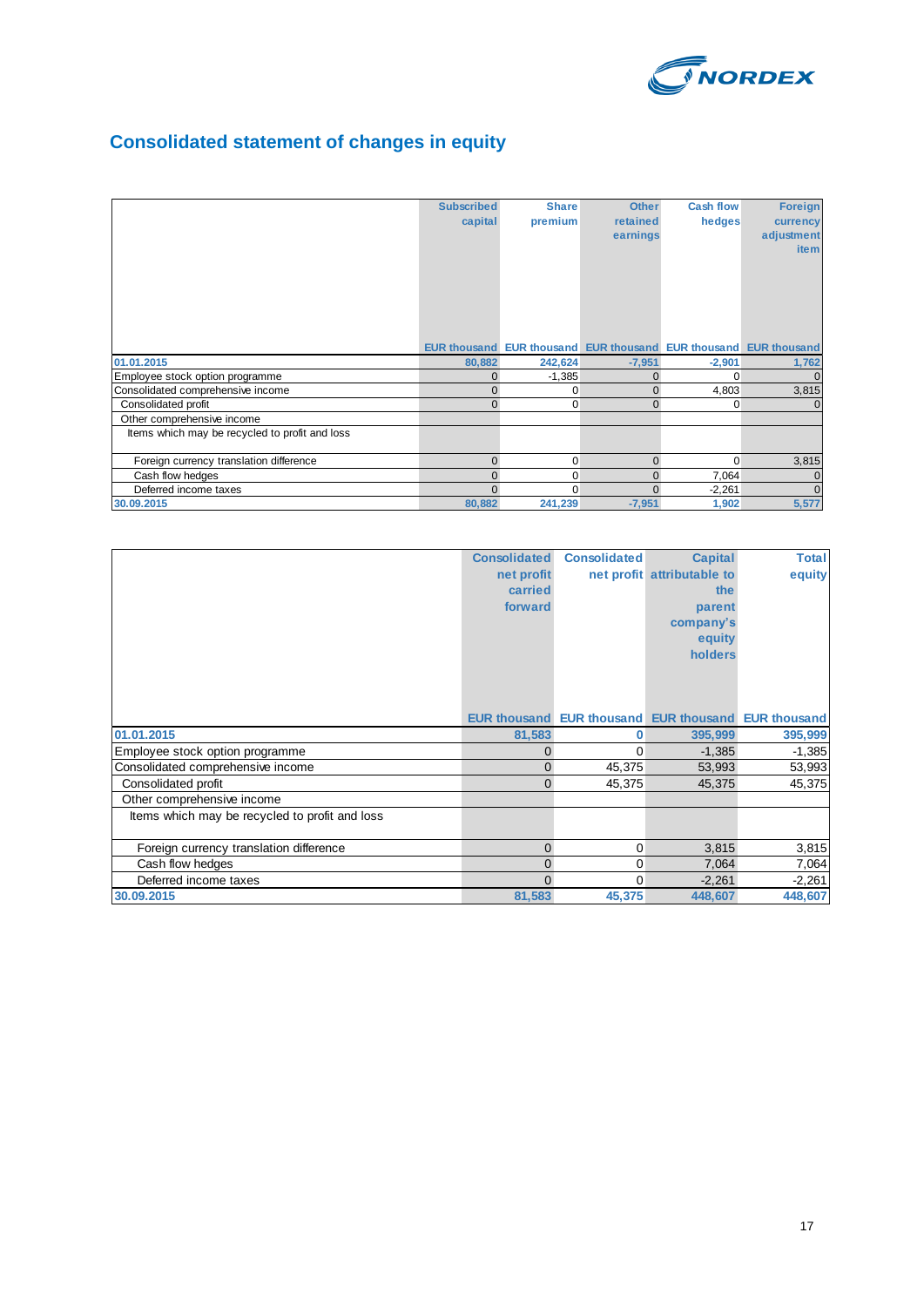

## **Consolidated statement of changes in equity**

|                                                | <b>Subscribed</b><br>capital | <b>Share</b><br>premium | <b>Other</b><br>retained<br>earnings                             | <b>Cash flow</b><br>hedges | <b>Foreign</b><br>currency<br>adjustment<br><b>item</b> |
|------------------------------------------------|------------------------------|-------------------------|------------------------------------------------------------------|----------------------------|---------------------------------------------------------|
|                                                |                              |                         | EUR thousand EUR thousand EUR thousand EUR thousand EUR thousand |                            |                                                         |
| 01.01.2014                                     | 80,882                       | 242,888                 | $-10,920$                                                        | 6,163                      | 3,344                                                   |
| Employee stock option programme                | $\mathbf{0}$                 | $-274$                  | $\Omega$                                                         | $\Omega$                   | $\mathbf{0}$                                            |
| Consolidated comprehensive income              | $\mathbf{0}$                 | 0                       | $\mathbf{0}$                                                     | $-8,212$                   | $-756$                                                  |
| Consolidated profit                            | $\mathbf{0}$                 | 0                       | $\Omega$                                                         | $\overline{0}$             | $\Omega$                                                |
| Other comprehensive income                     |                              |                         |                                                                  |                            |                                                         |
| Items which may be recycled to profit and loss |                              |                         |                                                                  |                            |                                                         |
| Foreign currency translation difference        | $\mathbf{0}$                 | $\Omega$                | $\Omega$                                                         | $\Omega$                   | $-756$                                                  |
| Cash flow hedges                               | $\mathbf{0}$                 | 0                       | $\Omega$                                                         | $-11,732$                  | $\mathbf{0}$                                            |
| Deferred income taxes                          | $\Omega$                     | 0                       | $\Omega$                                                         | 3,520                      | $\mathbf{0}$                                            |
| 30.09.2014                                     | 80,882                       | 242,614                 | $-10,920$                                                        | $-2,049$                   | 2,588                                                   |

|                                                | <b>Consolidated</b> | <b>Consolidated</b> | <b>Capital</b>                                             | <b>Total</b> |
|------------------------------------------------|---------------------|---------------------|------------------------------------------------------------|--------------|
|                                                | net profit          |                     | net profit attributable to                                 | equity       |
|                                                | carried             |                     | the                                                        |              |
|                                                | forward             |                     | parent                                                     |              |
|                                                |                     |                     | company's                                                  |              |
|                                                |                     |                     | equity                                                     |              |
|                                                |                     |                     | holders                                                    |              |
|                                                |                     |                     |                                                            |              |
|                                                |                     |                     |                                                            |              |
|                                                |                     |                     |                                                            |              |
|                                                |                     |                     | <b>EUR thousand EUR thousand EUR thousand EUR thousand</b> |              |
| 01.01.2014                                     | 45,778              | 0                   | 368,135                                                    | 368,135      |
| Employee stock option programme                | 0                   | 0                   | $-274$                                                     | $-274$       |
| Consolidated comprehensive income              | 0                   | 27,970              | 19,002                                                     | 19,002       |
| Consolidated profit                            | 0                   | 27,970              | 27,970                                                     | 27,970       |
| Other comprehensive income                     |                     |                     |                                                            |              |
| Items which may be recycled to profit and loss |                     |                     |                                                            |              |
|                                                |                     |                     |                                                            |              |
| Foreign currency translation difference        | $\Omega$            | 0                   | $-756$                                                     | $-756$       |
| Cash flow hedges                               | $\Omega$            | 0                   | $-11,732$                                                  | $-11,732$    |
| Deferred income taxes                          | U                   | 0                   | 3,520                                                      | 3,520        |
| 30.09.2014                                     | 45,778              | 27,970              | 386,863                                                    | 386,863      |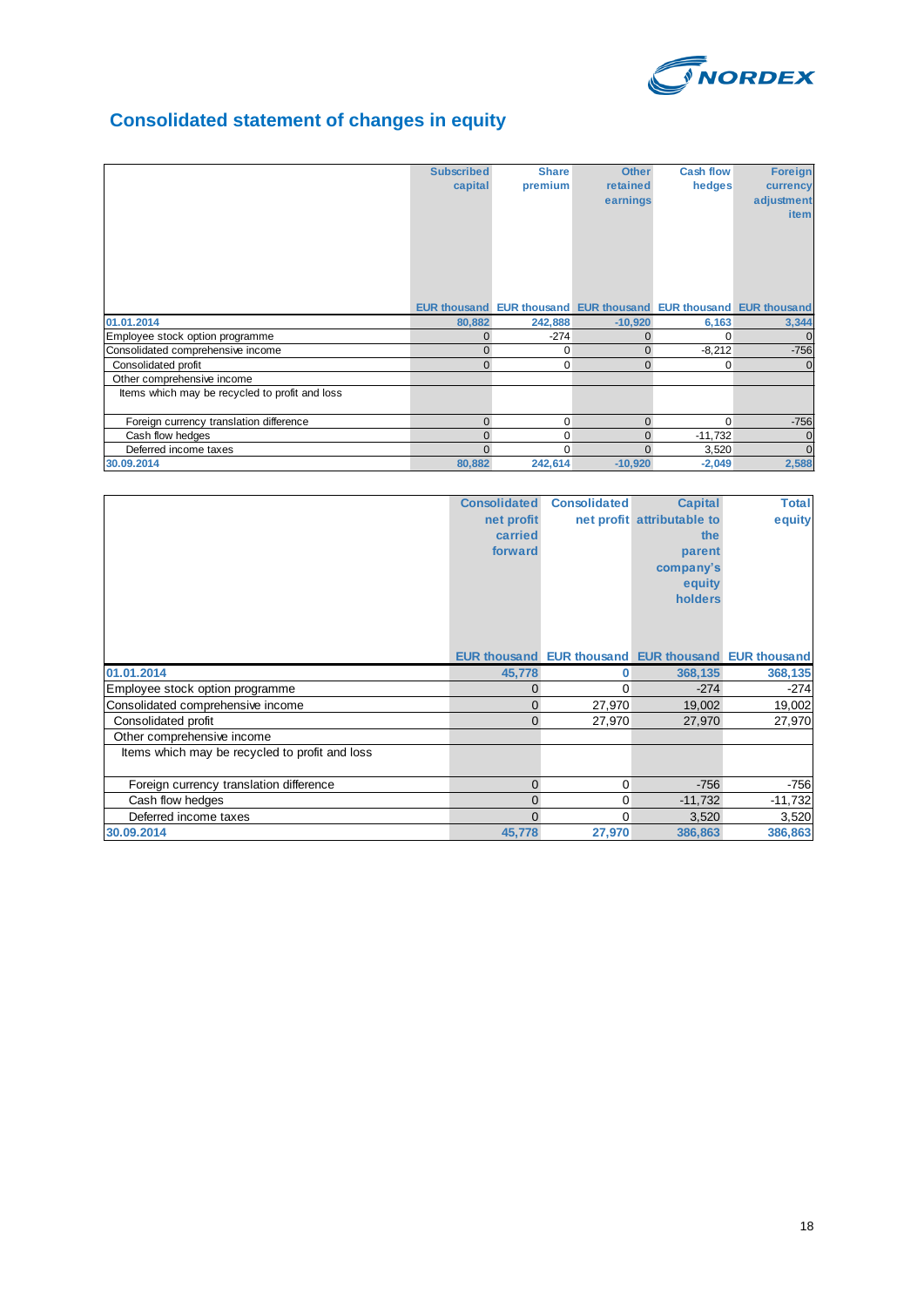

## **Notes on the interim consolidated financial statements**

as of 30 September 2015

## **I. General**

The interim consolidated financial statements of Nordex SE and its subsidiaries for the first nine months as of 30 September 2015, which have not been audited or reviewed by a statutory auditor, were prepared in accordance with the International Financial Reporting Standards (IFRS) issued by the International Accounting Standards Board (IASB) as endorsed by the European Union. In this connection, all International Financial Reporting Standards and Interpretations, particularly IAS 34 Interim Financial Reporting, binding as of 30 September 2015 were applied.

These interim financial statements must be read in conjunction with the consolidated annual financial statements for 2014. Further information on the accounting principles applied can be found in the notes to the consolidated financial statements. The consolidated financial statements for 2014 are available on the Internet at www.nordex-online.com in the Investor Relations section.

In the absence of express reference to any changes, the recognition and measurement principles applied to the consolidated financial statements as of 31 December 2014 are also used in the interim financial statements as of 30 September 2015.

The income statement has again been prepared in accordance with the total cost method.

The business results for the first nine months of 2015 are not necessarily an indication of expected results for the year as a whole. Any irregular expenses occurring in the year are only included or deferred in the interim financial report to the extent that such inclusion or deferral would also be reasonable at the end of the year.

The interim financial statements were prepared in the Group currency, i.e. the euro.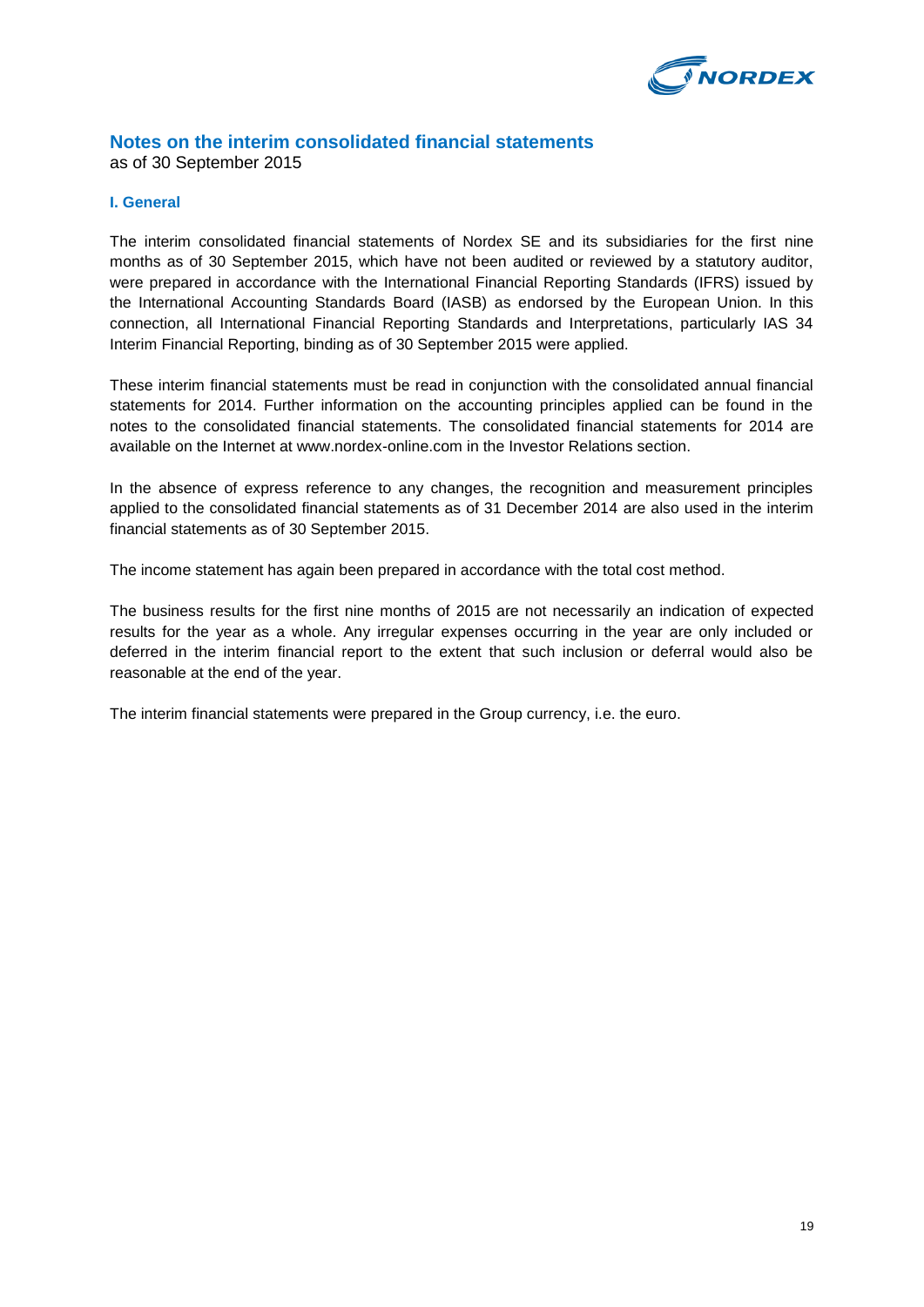

#### **II. Notes on the balance sheet**

#### Current assets

Trade receivables and future receivables from construction contracts stood at EUR 345.0 million as of 30 September 2015 (31 December 2014: EUR 185.5 million) and include impairments of EUR 1.5 million (31 December 2014: EUR 2.4 million). Of the future (gross) receivables from construction contracts of EUR 2,332.1 million (31 December 2014: EUR 1,846.0 million), prepayments received of EUR 2,052.5 million (31 December 2014: EUR 1,719.3 million) were capitalised. In addition, prepayments received of EUR 237.6 million (31 December 2014: EUR 322.0 million) were reported within other current non-financial liabilities.

#### Non-current assets

Changes in non-current assets are set out in the statement of changes in property, plant and equipment and intangible assets. As of 30 September 2015, capital spending was valued at EUR 50.9 million, while depreciation/amortisation expense came to EUR 40.5 million. Capital spending comprised capitalised development costs and particularly also the expansion of rotor blade production capacity.

Deferred income tax assets primarily comprise unused tax losses which the Company expects to be able to utilise against corporate and trade tax.

|                                                   | <b>Historical cost</b> |                                                                               |                  |           |                |                |
|---------------------------------------------------|------------------------|-------------------------------------------------------------------------------|------------------|-----------|----------------|----------------|
|                                                   | <b>Initial</b>         | <b>Additions</b>                                                              | <b>Disposals</b> | Reclassi- | <b>Foreign</b> | <b>Closing</b> |
|                                                   | amount                 |                                                                               |                  | fications | currency       | amount         |
|                                                   |                        |                                                                               |                  |           |                |                |
|                                                   | 01.01.2015             |                                                                               |                  |           |                | 30.09.2015     |
|                                                   |                        | EUR thousand EUR thousand EUR thousand EUR thousand EUR thousand EUR thousand |                  |           |                |                |
| <b>Property, plant and equipment</b>              |                        |                                                                               |                  |           |                |                |
| Land and buildings                                | 75.485                 | 3,105                                                                         | 69               | 6.853     | 741            | 86,115         |
| Technical equipment and machinery                 | 110.568                | 14,813                                                                        | 8.006            | 2,625     | $-896$         | 119,104        |
| Other equipment, operating and business equipment | 58,036                 | 10,573                                                                        | 4,898            | 0         | 469            | 64,180         |
| Prepayments made and assets under construction    | 15,508                 | 1,937                                                                         | 0                | $-9,478$  | $-12$          | 7,955          |
| Total property, plant and equipment               | 259,597                | 30,428                                                                        | 12,973           | 0         | 302            | 277,354        |
|                                                   |                        |                                                                               |                  |           |                |                |
| <b>Intangible assets</b>                          |                        |                                                                               |                  |           |                |                |
| Goodwill                                          | 14.461                 | $\Omega$                                                                      | $\Omega$         | 0         | 0              | 14,461         |
| Capitalised development expense                   | 148.633                | 19.132                                                                        | 60               | 0         | $\Omega$       | 167,705        |
| Other intangible assets                           | 20,200                 | 1.372                                                                         | 512              | 0         | 187            | 21,247         |
| <b>Total intangible assets</b>                    | 183,294                | 20,504                                                                        | 572              | 0         | 187            | 203,413        |

#### Statement of changes in property, plant and equipment and intangible assets

|                                                   |                | <b>Depreciation/amortisation</b>                                                           |                  |                |                |            | <b>Carrying amount</b> |
|---------------------------------------------------|----------------|--------------------------------------------------------------------------------------------|------------------|----------------|----------------|------------|------------------------|
|                                                   | <b>Initial</b> | <b>Additions</b>                                                                           | <b>Disposals</b> | <b>Foreign</b> | <b>Closing</b> | 30.09.2015 | 31.12.2014             |
|                                                   | amount         |                                                                                            |                  | currency       | amount         |            |                        |
|                                                   | 01.01.2015     |                                                                                            |                  |                | 30.09.2015     |            |                        |
|                                                   |                | EUR thousand EUR thousand EUR thousand EUR thousand EUR thousand EUR thousand EUR thousand |                  |                |                |            |                        |
| <b>Property, plant and equipment</b>              |                |                                                                                            |                  |                |                |            |                        |
| Land and buildings                                | 33,007         | 2.174                                                                                      | -41              | 706            | 35,846         | 50,269     | 42,478                 |
| Technical equipment and machinery                 | 52,546         | 12.548                                                                                     | 6,969            | 27             | 58,152         | 60,952     | 58,022                 |
| Other equipment, operating and business equipment | 36.229         | 5,882                                                                                      | 4,851            | 395            | 37,655         | 26,525     | 21,807                 |
| Prepayments made and assets under construction    | 1.622          |                                                                                            |                  | 17             | 1.639          | 6,316      | 13,886                 |
| Total property, plant and equipment               | 123,404        | 20,604                                                                                     | 11,861           | 1,145          | 133,292        | 144,062    | 136,193                |
| Intangible assets                                 |                |                                                                                            |                  |                |                |            |                        |
| Goodwill                                          | 4,501          |                                                                                            | 0                |                | 4,501          | 9,960      | 9,960                  |
| Capitalised development expense                   | 42.515         | 18.744                                                                                     |                  | n              | 61,258         | 106.447    | 106,118                |
| Other intangible assets                           | 17,334         | 1,115                                                                                      | 510              | 213            | 18,152         | 3,095      | 2,866                  |
| <b>Total intangible assets</b>                    | 64,350         | 19,859                                                                                     | 511              | 213            | 83,911         | 119,502    | 118,944                |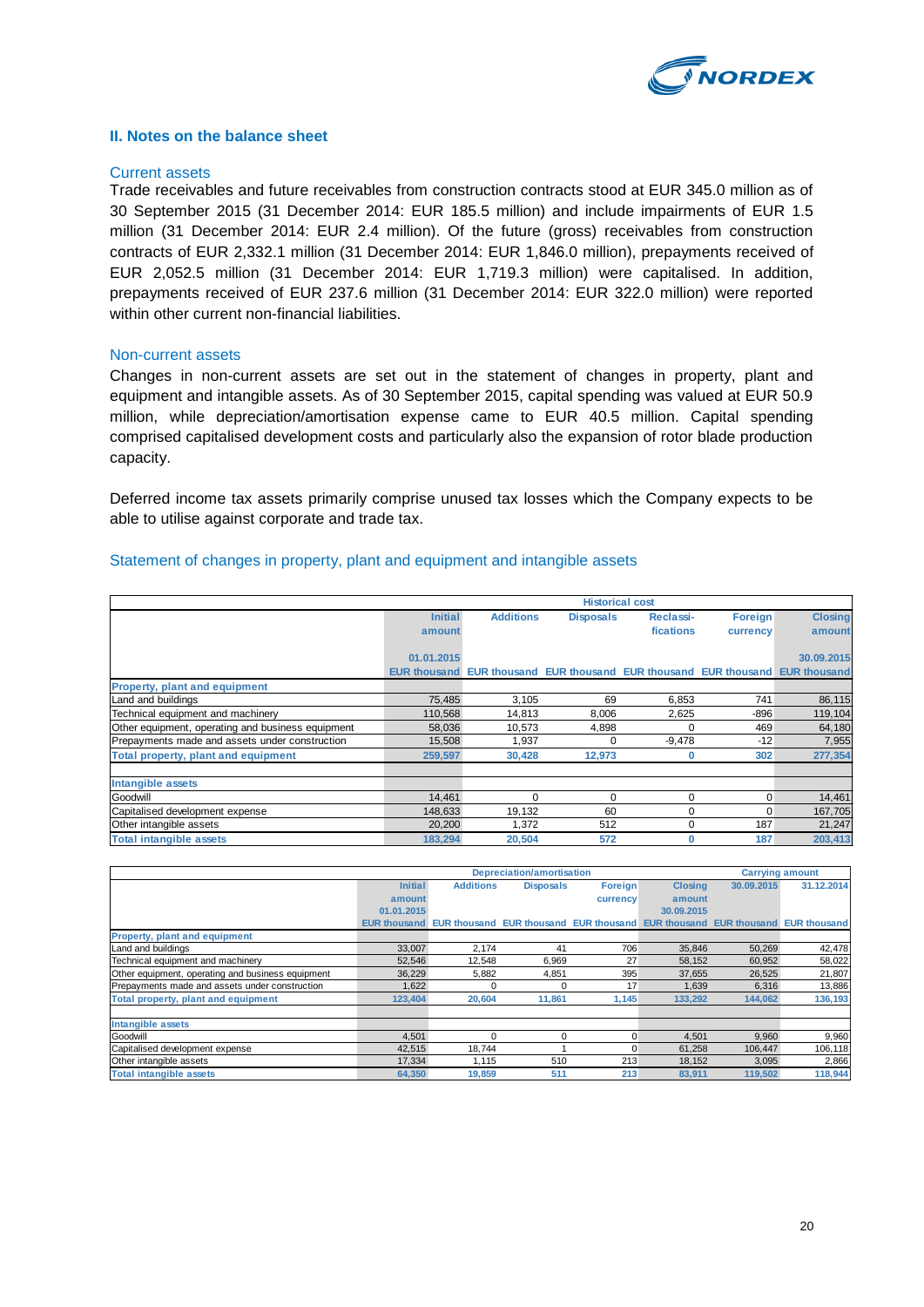

## Current liabilities

Current liabilities comprise trade payables of EUR 308.9 million and chiefly also prepayments received of EUR 237.6 million. In addition, this item includes the corporate bond issued by Nordex SE. The bond has a fixed coupon of 6.375% p.a. and a tenor of five years expiring on 12 April 2016. The current bank borrowings of EUR 6.2 million refer to the utilisation of the loan granted by the European Investment Bank.

## Non-current liabilities

Non-current liabilities comprise deferred income tax liabilities and primarily also the non-current portion of provisions.

In addition, the Nordex Group has a syndicated multi-currency credit facility of EUR 550.0 million, which was renewed on 24 February 2014 on substantially improved terms and expires on 30 June 2017.

Collateral was provided in the form of land changes as well as pledges on assets located on the land in question. The borrowers and guarantors are Nordex SE and other main Nordex Group companies.

In addition, the Company has a long-term facility with the European Investment Bank of up to EUR 100.0 million to fund its research and development activities. The loan has a term of eight years from the date on which it is drawn and is repaid in instalments. The borrower is Nordex Energy GmbH with the main Nordex Group companies holding joint and several liability. In addition, the European Investment Bank is providing collateral for the multi-currency guarantee facility. As of September 30, 2015, EUR 50.0 million had been drawn; of this, an amount of EUR 43.8 million is classified as noncurrent.

All facilities/loans are subject to uniform financial and non-financial covenants such as equity ratio, leverage, interest coverage and order receipts, compliance with which is confirmed in quarterly reports to the banks. The banks may only terminate the existing facilities for good cause, which includes the breach of the financial covenants.

## **Equity**

Reference should be made to the Nordex Group's statement of changes in equity (see page xxx) for a breakdown of changes in equity.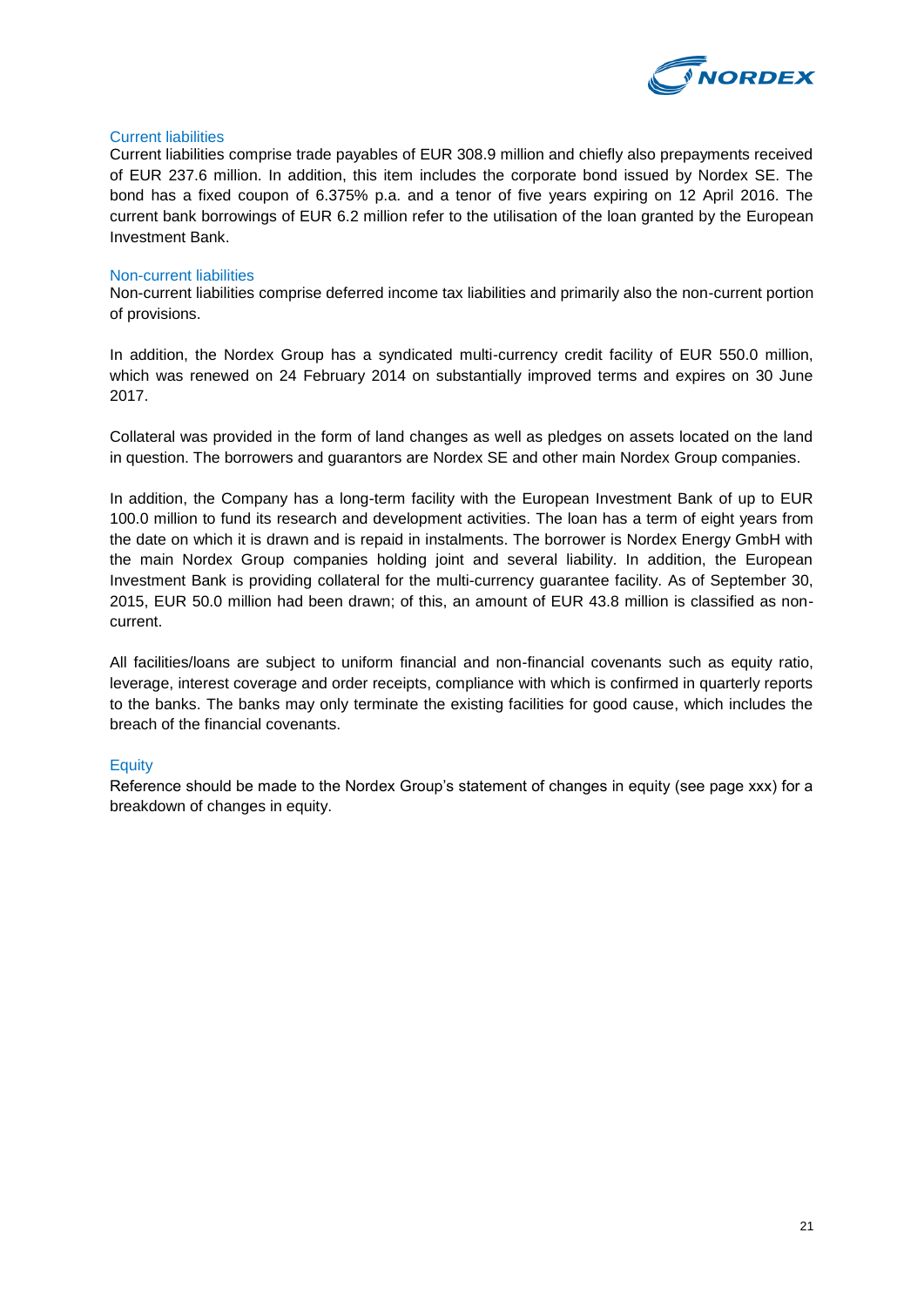

## **III. Notes on the income statement**

#### **Sales**

Sales break down by region as follows:

|              | $01.01 -$          | $01.01 -$          |
|--------------|--------------------|--------------------|
|              | 30.09.2015         | 30.09.2014         |
|              | <b>EUR million</b> | <b>EUR million</b> |
| Europe       | 1,573.7            | 1,090.7            |
| America      | 211.6              | 159.7              |
| Asia         | 0.8                | 16.2               |
| <b>Total</b> | 1,786.1            | 1,266.6            |

## Changes in inventories and other own work capitalised

Changes in inventories and other own work capitalised totalled EUR -16.3 million in the first nine months of 2015 (1 January - 30 September 2014: EUR 22.0 million). In addition to a decline of EUR 34.7 million in inventories (1 January - 30 September 2014: increase of EUR 1.3 million), own work of EUR 18.4 million (1 January - 30 September 2014: EUR 20.7 million) was capitalised.

## Other operating income

Other operating income particularly includes insurance claims indemnified.

## Cost of materials

The cost of materials stands at EUR 1,389.0 million (1 January - 30 September 2014: EUR 1,008.2 million) and comprises the cost of raw materials, supplies and consumables and the cost of services bought.

The cost of raw materials and supplies chiefly includes the cost of components and energy. The cost of services bought includes external freight, order provisions, commission and externally sourced order-handling services.

#### Personnel expenses

Personnel expenses came to EUR 143.4 million in the first nine months of 2015, up from EUR 124.0 million in the same period of the previous year. Personnel numbers rose by 361 over the same period in the previous year from 2,852 to 3,213 as of 30 September 2015. This increase arose primarily in the operational areas.

## Other operating expenses

Other operating expenses mainly break down into external services, travel, rents, repairs and maintenance as well as IT expenses.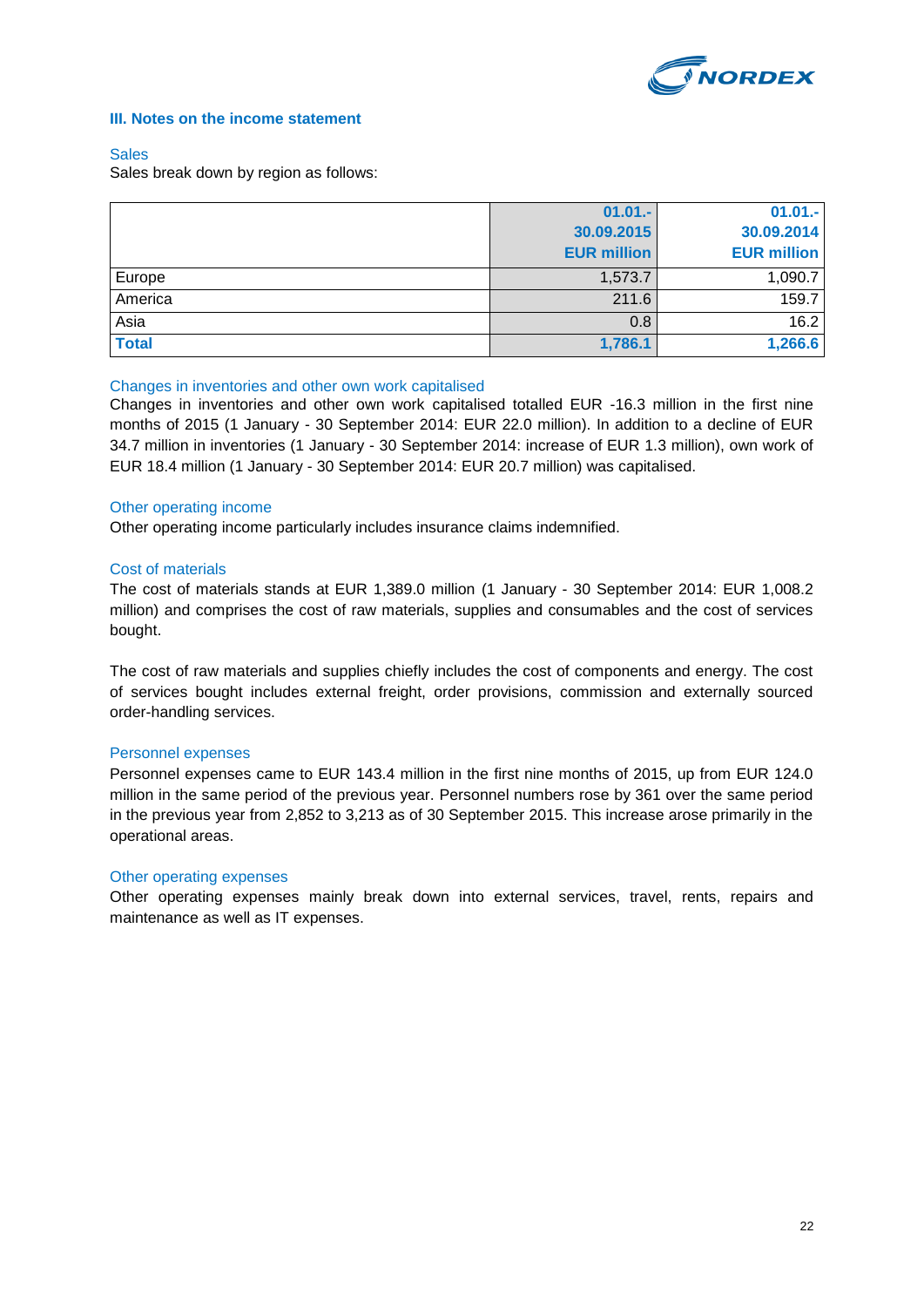

## **IV. Related parties disclosures**

Jan Klatten, a member of Nordex SE's Supervisory Board holds a 40% share of the Polish wind farm company C&C Wind Sp. z o.o. via momentum infra 1 GmbH; the Nordex Group also holds a 40% share in this company via Nordex Windpark Beteiligung GmbH. The majority of the shares in momentum infra 1 GmbH, of which Mr. Klatten is also managing director, are held by momentumcapital Verwaltungsgesellschaft mbH. The share was acquired by momentum infra 1 GmbH in a market-wide tender process. Accordingly, a potential conflict of interests can be ruled out. As in the previous year, there were no business transactions with Mr. Klatten or momentum infra 1 GmbH.

In addition, the Nordex Group holds a 75% interest in natcon7 GmbH via Nordex SE. Accordingly, natcon7 GmbH is a non-consolidated affiliated company.

| <b>Related parties</b> | <b>Amount</b><br>concerned | <b>Amount</b><br>concerned | <b>Outstanding</b><br>balances        | <b>Outstanding</b><br>balances      |
|------------------------|----------------------------|----------------------------|---------------------------------------|-------------------------------------|
|                        |                            |                            | Receivables (+)/<br>liabilities $(-)$ | Receivables (+)/<br>liabilities (-) |
|                        | $01.01. -$<br>30.09.2015   | $01.01. -$<br>30.09.2014   | 30.09.2015                            | 30.09.2014                          |
|                        | <b>EUR thousand</b>        | <b>EUR thousand</b>        | <b>EUR thousand</b>                   | <b>EUR thousand</b>                 |
| natcon7 GmbH           | 6,348                      | 5,896                      | $-2,688$                              | $-2,260$                            |

The transactions executed are set out in the following table.

Other than this, there were not material transactions with related parties.

## **V. Group segment report**

The Nordex Group is engaged in the development, production, servicing and marketing of wind power systems. In addition to development and production, it provides preliminary project development services to support marketing, acquires rights and creates the infrastructure required to construct wind power systems at suitable locations. The Nordex Group is essentially a single-product company.

Segment reporting follows the internal reports submitted to the chief operating decision maker. Nordex SE's Management Board has been identified as the chief operating decision maker. Three reportable segments which are based on the geographic markets and managed separately have been designated. Nordex SE operates solely as a holding company and can therefore not be allocated to any of the three segments.

Internal reporting is based on the accounting policies applied to the consolidated financial statements. Segment sales comprise sales with third parties (external sales) as well as internal sales between the individual regions (internal sales). The prices of deliveries between the individual segments are determined on an arm's length basis. External sales are assigned in accordance with the sales destination. Segment earnings are consolidated on the basis of external sales. The following table reconciles segment earnings with earnings before interest and taxes (EBIT) and segment assets with consolidated assets.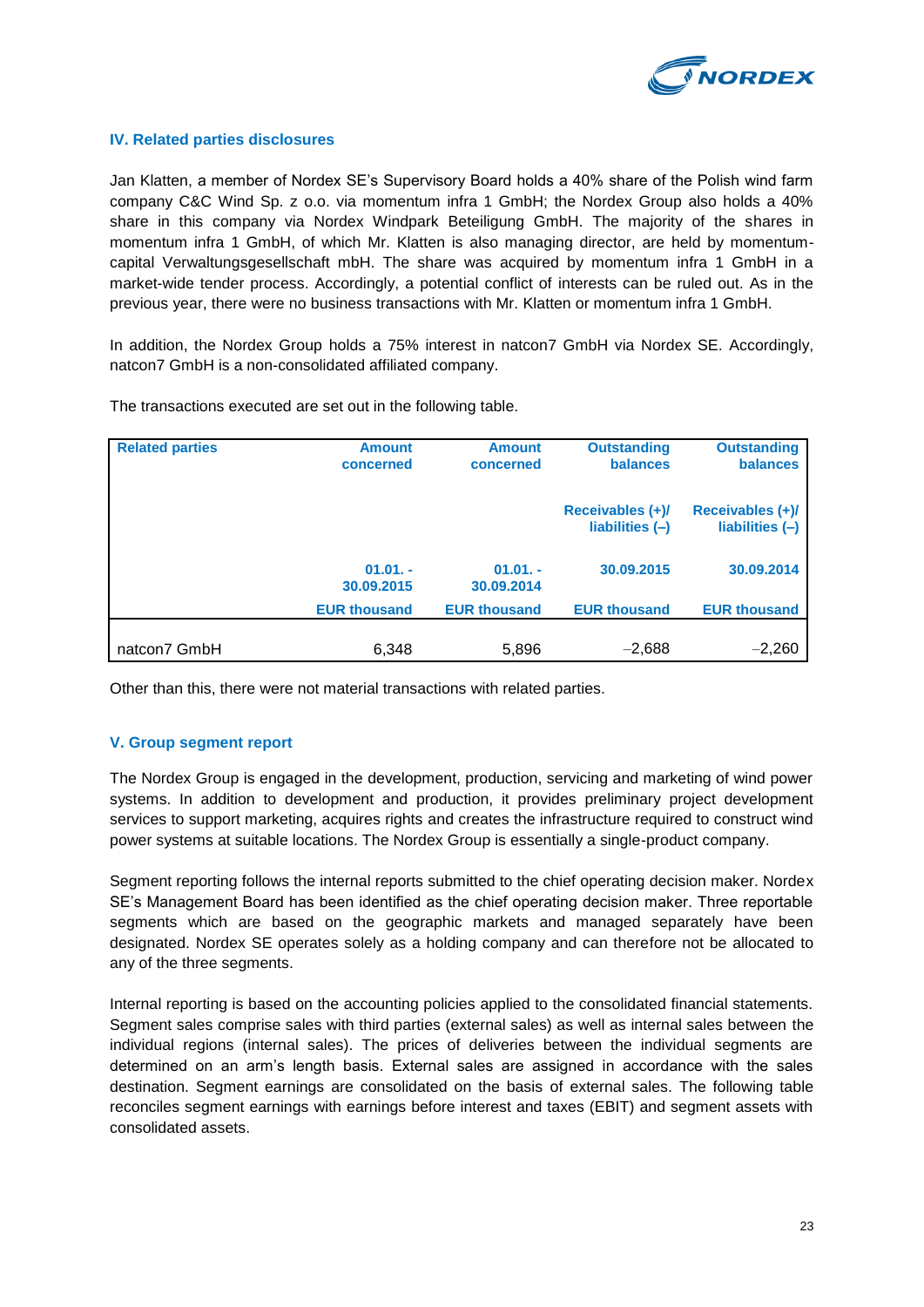

## Group segment report

|                                                                    | <b>Europe</b>       |                     | Asia       |                                  | <b>America</b>      |                     |
|--------------------------------------------------------------------|---------------------|---------------------|------------|----------------------------------|---------------------|---------------------|
|                                                                    | Q1-Q3/2015          | Q1-Q3/2014          | Q1-Q3/2015 | Q1-Q3/2014                       | Q1-Q3/2015          | Q1-Q3/2014          |
|                                                                    | <b>EUR thousand</b> | <b>EUR thousand</b> |            | <b>EUR thousand EUR thousand</b> | <b>EUR thousand</b> | <b>EUR thousand</b> |
| <b>Sales</b>                                                       | 1.701.049           | 1,164,898           | 799        | 16.224                           | 211,611             | 159,721             |
| Depreciation/amortisation                                          | $-38,943$           | $-27,660$           | $-127$     | $-124$                           | $-704$              | $-770$              |
| Interest income                                                    | 1.011               | 978                 | 109        | 124                              |                     | 3                   |
| Interest expenses                                                  | $-9.989$            | $-8.888$            | $-222$     |                                  | $-97$               | $-1,196$            |
| Income taxes                                                       | $-33,643$           | $-14,998$           | $-444$     | $-70$                            | 661                 | $-1,936$            |
| Earnings before interest and taxes (EBIT); segment earnings        | 141.451             | 58.084              | $-2,000$   | $-1.364$                         | $-8.788$            | 19,289              |
| Investments in property, plant and equipment and intangible assets | 48.446              | 47,526              | 54         | 35                               | 1,904               | 118                 |
| Cash and cash equivalents                                          | 52,285              | 65,788              | 7,639      | 6.499                            | 10.471              | 12,696              |

|                                                                    |            | <b>Central units</b> |                                                            | <b>Consolidation</b> |                                  | <b>Group total</b> |
|--------------------------------------------------------------------|------------|----------------------|------------------------------------------------------------|----------------------|----------------------------------|--------------------|
|                                                                    | Q1-Q3/2015 | Q1-Q3/2014           | Q1-Q3/2015                                                 | Q1-Q3/2014           | Q1-Q3/2015                       | Q1-Q3/2014         |
|                                                                    |            |                      | <b>EUR thousand EUR thousand EUR thousand EUR thousand</b> |                      | <b>EUR thousand EUR thousand</b> |                    |
| <b>Sales</b>                                                       |            |                      | $-127.313$                                                 | $-74.199$            | 1.786.146                        | 1,266,644          |
| Depreciation/amortisation                                          | $-689$     | $-1.166$             |                                                            |                      | $-40,463$                        | $-29,720$          |
| Interest income                                                    | 2,926      | 3.004                | $-2,291$                                                   | $-2.520$             | 1.757                            | .589               |
| Interest expenses                                                  | $-8.215$   | $-9.542$             | 2,291                                                      | 2,520                | $-16,232$                        | $-17,106$          |
| Income taxes                                                       | $-3.679$   | 2.831                |                                                            |                      | $-37,105$                        | $-14,173$          |
| Earnings before interest and taxes (EBIT); segment earnings        | $-6.888$   | 14.160               | $-26.140$                                                  | $-30.226$            | 97.635                           | 59,943             |
| Investments in property, plant and equipment and intangible assets | 528        | 105                  |                                                            |                      | 50,932                           | 47,784             |
| Cash and cash equivalents                                          | 303.701    | 226,978              |                                                            |                      | 374.096                          | 311,961            |

The business units Nordex Pakistan (Private) Ltd., Nordex Singapore Equipment Private Ltd. and Nordex Singapore Service Private Ltd. have been assigned to the Europe segment in 2015; the figures for the previous year have been restated accordingly.

## **VI. Events after the interim report**

On 4 October 2015, the Management Board of Nordex SE decided with the approval of the Supervisory Board to acquire Corporación Acciona Windpower S.L. (Acciona Windpower) from Acciona S.A. (Acciona). Under the terms of the business combination agreement, Acciona will be transferring the wind power business which it operates directly or indirectly via its 100% subsidiary Acciona Windpower to Nordex SE in the form of a combined cash/non-cash capital contribution. In return, Nordex SE will be utilising the capital authorised in accordance with its articles of incorporation to issue 16.1 million new shares subject to the exclusion of shareholders' pre-emptive subscription rights to grant Acciona new shares at an issue amount of EUR 26.00 per share. In addition, Acciona is to receive a cash payment of EUR 366.4 million adjusted for an amount equalling the net financial liabilities held by Acciona Windpower. The agreed purchase price before adjustments for net financial liabilities stands at EUR 785.0 million. Execution of the business combination agreement including the issue of new share capital is expected for the first quarter of 2016 subject to the discharge of the customary conditions precedent as provided for in the agreement (particularly antitrust clearance).

Hamburg, November 2015

L. Krogsgaard B. Schäferbarthold Chairman of the Member of the Management Board Management Board

dur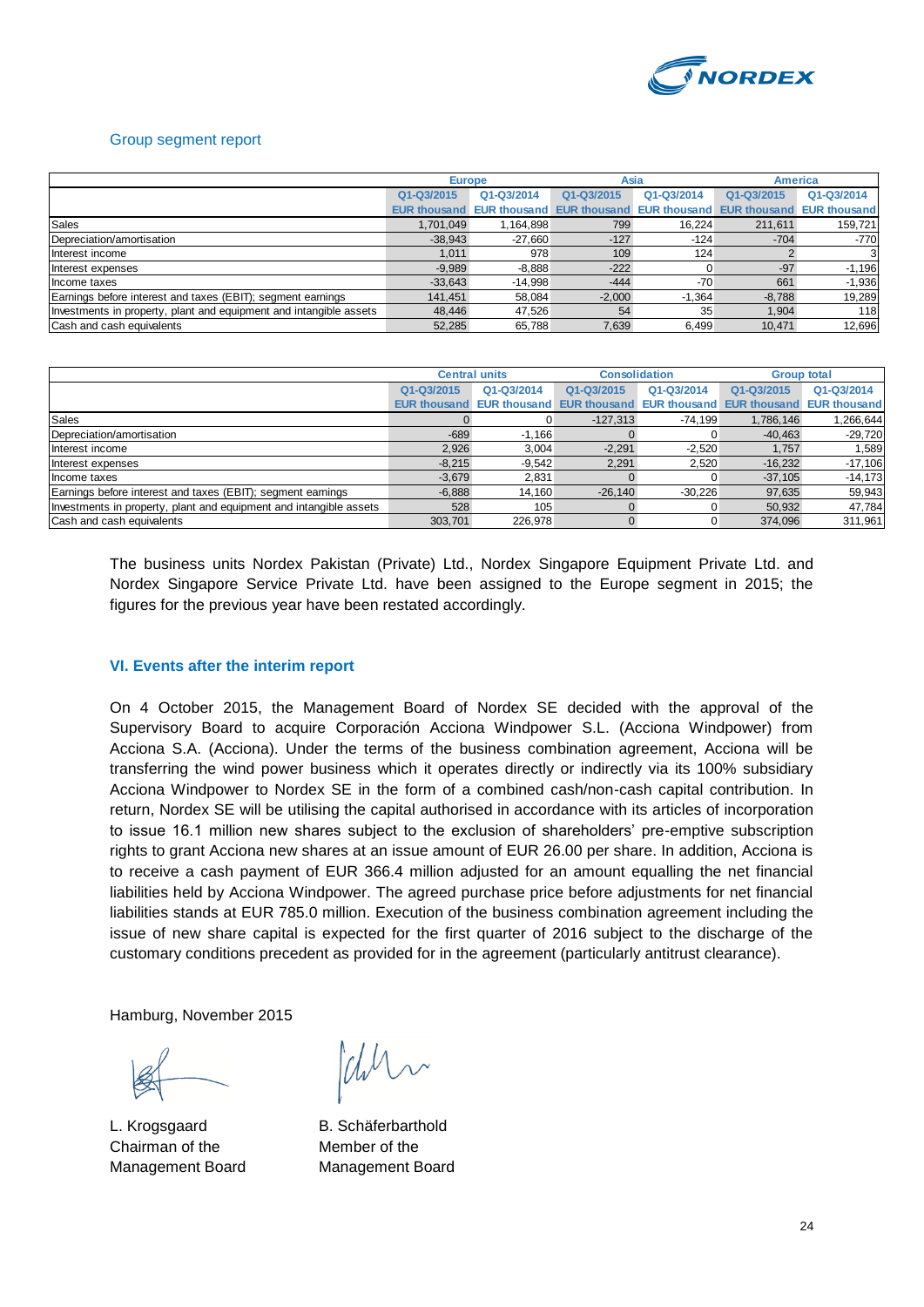

## **Shares held by members of the Supervisory Board and the Management Board**

As of 30 September 2015, the following members of the Supervisory Board and the Management Board held Nordex shares.

| <b>Name</b>          | <b>Position</b>                             | <b>Shares</b>                                                                                                                                                 |
|----------------------|---------------------------------------------|---------------------------------------------------------------------------------------------------------------------------------------------------------------|
| Dr. Wolfgang Ziebart | Chairman of the<br><b>Supervisory Board</b> | 10,000 shares held directly                                                                                                                                   |
| Jan Klatten          | <b>Supervisory Board</b><br>member          | 18,482,000 shares held via an interest in<br>momentum-capital Vermögensverwaltungs-<br>gesellschaft mbH and Ventus Venture Fund GmbH &<br>Co. Beteiligungs KG |

75,000 Nordex SE stock options – which in contrast to previous practice are subject to cash settlement – have been granted to members of the Management Board. Accordingly, they are now being reported under liabilities and no longer under equity. No additional fair value was granted in connection with the exercise of the stock options.